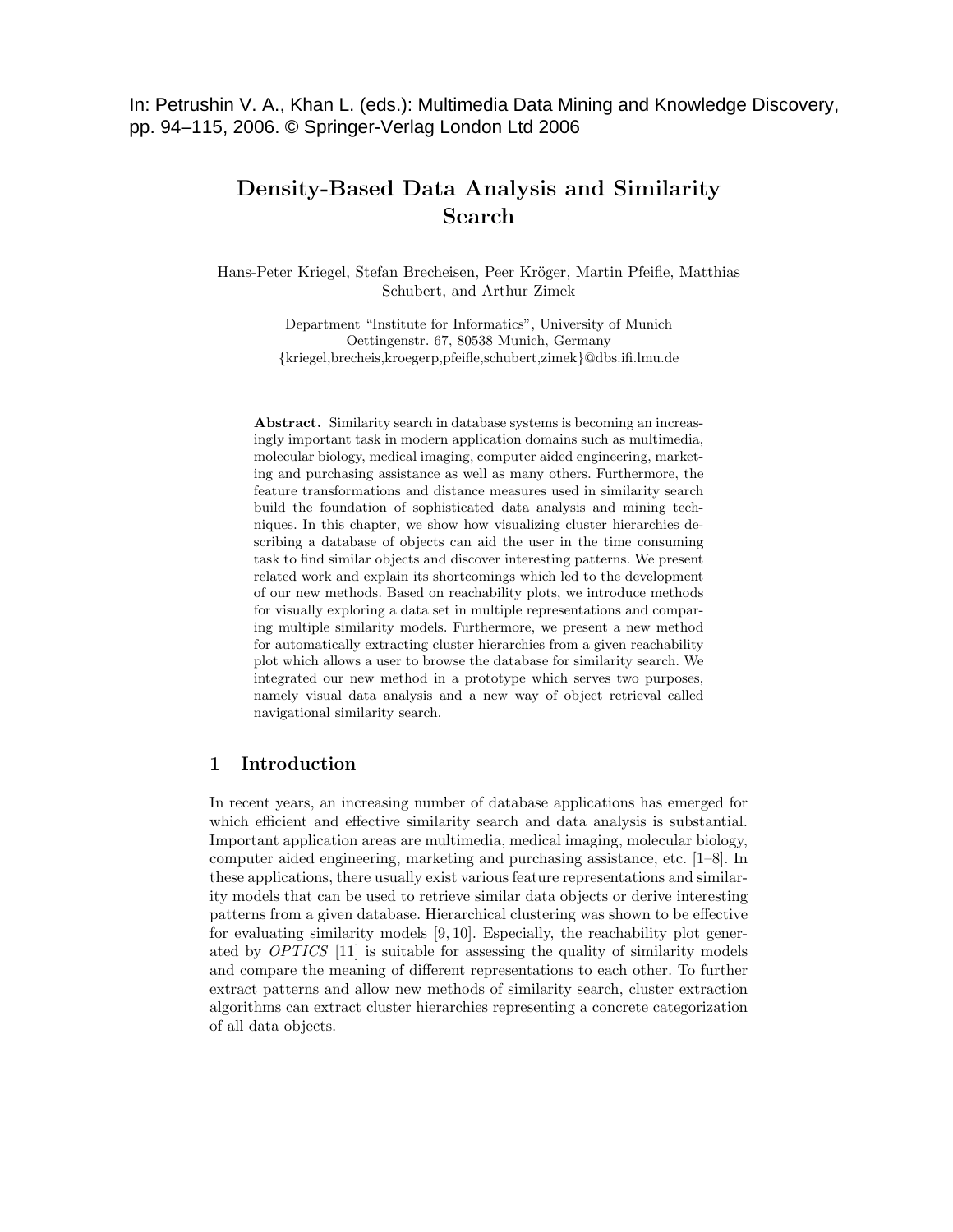In this chapter, we present methods that employ hierarchical clustering and visual data mining techniques to fulfill various tasks for comparing and evaluating distance models and feature extractions methods. Furthermore, we introduce an algorithm for automatically detecting hierarchical clusters and use this hierarchy for navigational similarity search. In ordinary similarity search systems, a user is usually obliged to provide an example query object to which the retrieved database objects should be similar. In contrast, navigational similarity search allows a user to browse the database using the extracted cluster hierarchy to navigate between groups of similar objects. In order to evaluate our ideas, we developed a research prototype. Its basic functionality is to display the cluster structure of a given data set and to allow navigational similarity search. Furthermore, we integrated two components called VICO and CLUSS. VICO (*VIsually Connected Object Orderings*) is a tool for evaluating and comparing feature representations and similarity models. The idea of VICO is to compare multiple reachabilty plots of one and the same data set. CLUSS (CLU ster Hierarchies for Similarity Search) is an alternative hierarchical clustering algorithm which was especially developed to generate cluster hierarchies being well suited for navigational similarity search.

To sum up, the main topics of this chapter are as follows:

- We describe methods for evaluating data representations and similarity models. Furthermore, we sketch possibilities to visually compare these representations and models.
- We present an alternative approach to the retrieval of similar objects, called navigational similarity search. Unlike conventional similarity queries, the user does not need to provide a query object but can interactively browse the data set.
- We introduce a new cluster recognition algorithm for the reachability plots generated by OPTICS. This algorithm generalizes all the other known cluster recognition algorithms for reachability plots. Although our new algorithm does not need a sophisticated and extensive parameter setting, it outperforms the other cluster recognition algorithms w.r.t. quality and number of recognized clusters and subclusters. The derived cluster hierarchy enables us to employ OPTICS for navigational similarity search.
- We introduce an alternative method for generating cluster hierarchies which provides a more intuitive access to the database for navigational similarity search. The advantage of this method is that each of the derived clusters is described by a set of well selected representative objects giving the user a better impression of the objects contained in the cluster.

The remainder of the chapter is organized as follows: We briefly introduce the clustering algorithm OPTICS in Section 2. In Section 3, we present the main application areas of our new methods for data analysis and navigational similarity search. Section 4 introduces a novel algorithm for extracting cluster hierarchies, together with an experimental evaluation. An alternative way to derive cluster hierarchies for navigational similarity search is presented in Section 5. The chapter concludes in Section 6 with a short summary.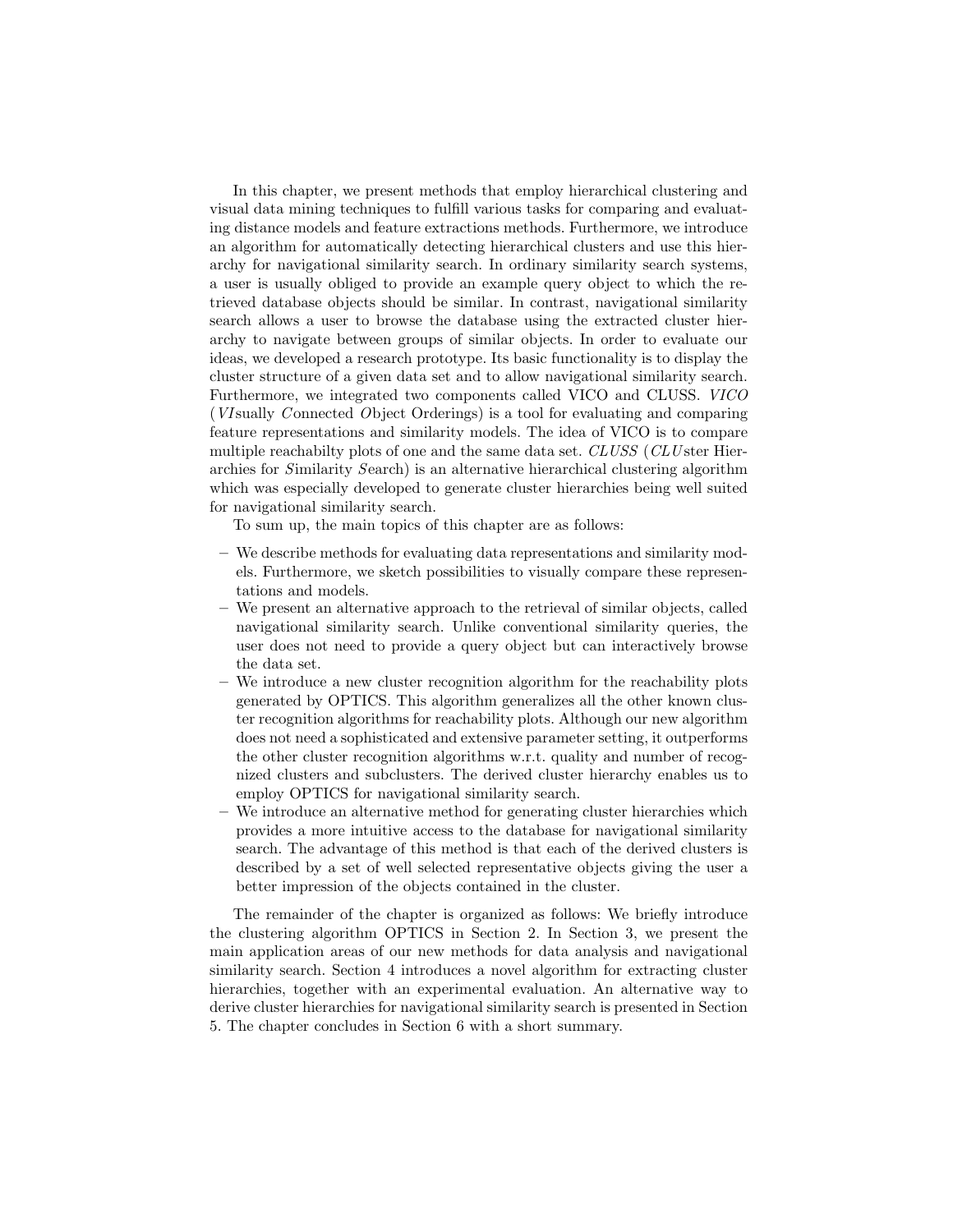## 2 Hierarchical Clustering

In the following, we will briefly review the hierarchical density-based clustering algorithm OPTICS which is the foundation of the majority of the methods described in this chapter.

The key idea of density-based clustering is that for each object  $o$  of a cluster the neighborhood  $\mathcal{N}_{\varepsilon}(o)$  of a given radius  $\varepsilon$  has to contain at least a minimum number *MinPts* of objects. Using the density-based hierarchical clustering algorithm OPTICS yields several advantages due to the following reasons:

- OPTICS is in contrast to most other algorithms relatively insensitive to its two input parameters,  $\varepsilon$  and *MinPts*. The authors in [11] state that the input parameters just have to be large enough to produce good results.
- OPTICS is a hierarchical clustering method which yields more information about the cluster structure than a method that computes a flat partitioning of the data (e.g.  $k$ -means [12]).
- There exists a very efficient variant of the OPTICS algorithm which is based on a sophisticated data compression technique called "Data Bubbles" [13], where we have to trade only very little quality of the clustering result for a great increase in performance.
- There exists an efficient incremental version [14] of the OPTICS algorithm.

OPTICS emerges from the algorithm DBSCAN [15] which computes a flat partitioning of the data. The clustering notion underlying DBSCAN is that of density-connected sets (cf. [15] for more details). It is assumed that there is a metric distance function on the objects in the database (e.g. one of the  $L_n$ -norms for a database of feature vectors).

In contrast to DBSCAN, OPTICS does not assign cluster memberships but computes an ordering in which the objects are processed and additionally generates the information which would be used by an extended DBSCAN algorithm to assign cluster memberships. This information consists of only two values for each object, the *core-distance* and the *reachability-distance*.

**Definition 1 (core-distance).** Let  $o \in DB$ , MinPts  $\in \mathbb{N}$ ,  $\varepsilon \in \mathbb{R}$ , and MinPts $dist(o)$  be the distance from o to its MinPts-nearest neighbor. The core-distance of o w.r.t.  $\varepsilon$  and MinPts is defined as follows:

$$
Core\text{-}Dist(o) := \begin{cases} \infty & \text{if} \quad |\mathcal{N}_{\varepsilon}(o)| < \text{MinPts} \\ \text{MinPts-dist}(o) & \text{otherwise.} \end{cases}
$$

**Definition 2** (reachability-distance). Let  $o \in DB$ , MinPts  $\in \mathbb{N}$  and  $\varepsilon \in \mathbb{R}$ . The reachability distance of o w.r.t.  $\varepsilon$  and MinPts from an object  $p \in DB$  is defined as follows:

$$
Reach-Dist(p, o) := \max (Core-Dist(p), distance(p, o)).
$$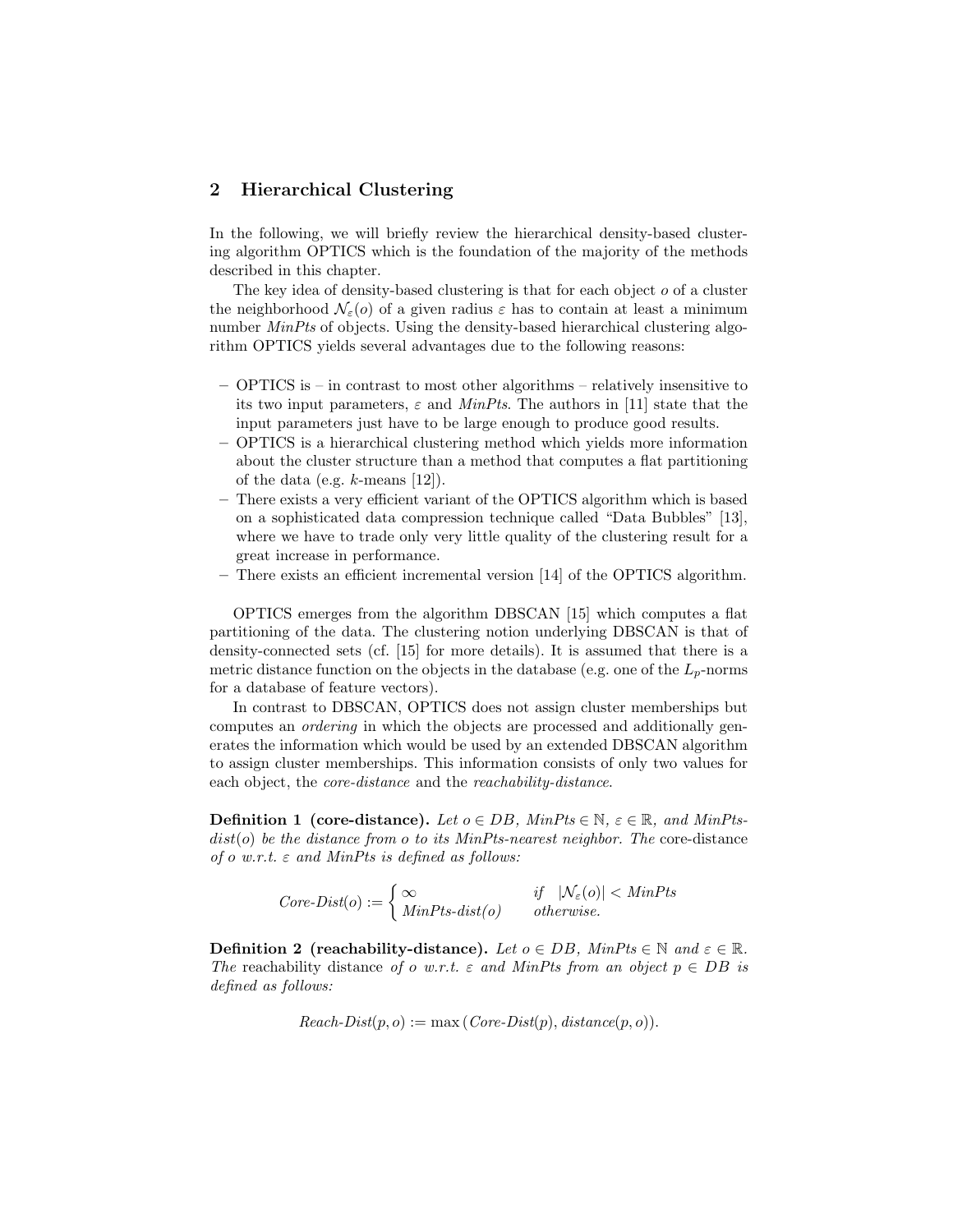

Fig. 1. Illustration of core-level and reachability-distance.

Figure 1 illustrates both concepts: The reachability-distance of  $p$  from  $o$ equals to the core-distance of  $\rho$  and the reachability-distance of  $q$  from  $\rho$  equals to the distance between  $q$  and  $q$ .

The original output of OPTICS is an ordering of the objects, a so called cluster ordering:

**Definition 3 (cluster ordering).** Let MinPts  $\in \mathbb{N}$ ,  $\varepsilon \in \mathbb{R}$ , and CO be a totally ordered permutation of the database objects. Each  $o \in D$  has additional attributes o.P, o.C and o.R, where  $o.P \in \{1, \ldots, |CO|\}$  symbolizes the position of o in CO. We call CO a cluster ordering w.r.t.  $\varepsilon$  and MinPts if the following three conditions hold:

- (1)  $\forall p \in CO : p.C = Core-Dist(p)$
- (2)  $\forall o, x, y \in CO:$  $o.P < x.P \land x.P < y.P \Rightarrow Reach-Dist(o, x) \leq Reach-Dist(o, y)$
- (3)  $\forall p, o \in CO : R(p) = \min\{Reach-Dist(o, p) | o.P < p.P\}$ , where  $\min \emptyset =$ ∞.

Intuitively, Condition (2) states that the order is built on selecting at each position  $i$  in  $CO$  that object  $o$  having the minimum reachability to any object before i.  $o.C$  symbolizes the core-distance of an object  $o$  in  $CO$  whereas  $o.R$  is the reachability-distance assigned to object o during the generation of CO. We call  $o.R$  the reachablity of object o throughout the chapter. Note that  $o.R$  is only well-defined in the context of a cluster ordering.

The cluster structure can be visualized through so called reachability plots which are 2D plots generated as follows: the clustered objects are ordered along the x-axis according to the cluster ordering computed by OPTICS and the reachabilities assigned to each object are plotted along the abscissa. An example reachability plot is depicted in Figure 2. Valleys in this plot indicate clusters: objects having a small reachability value are closer and thus more similar to their predecessor objects than objects having a higher reachability value.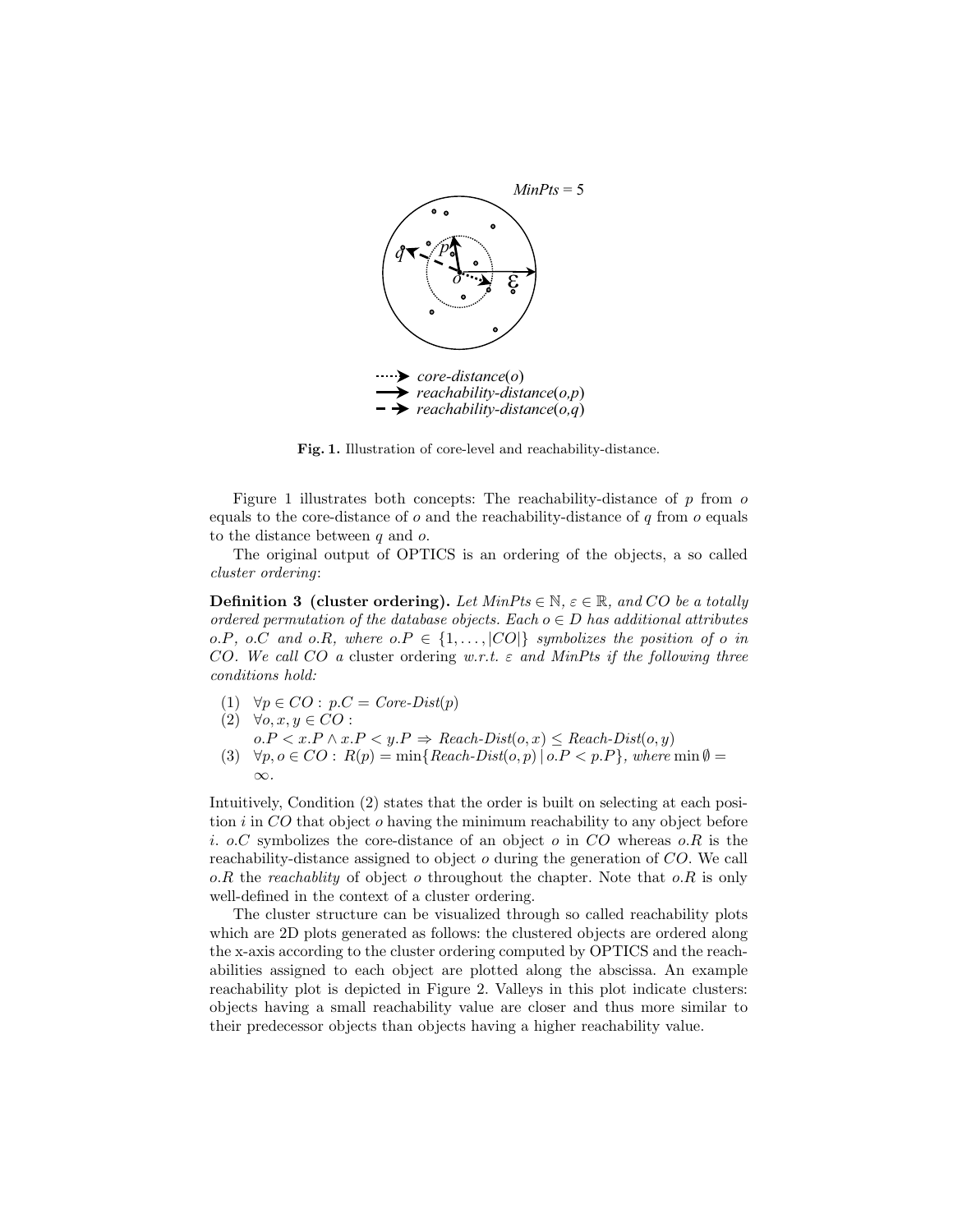

Fig. 2. Reachability plot (right) computed by OPTICS for a sample 2-D data set (left).

The reachability plot generated by OPTICS can be cut at any level  $\varepsilon_{cut}$ parallel to the abscissa. It represents the density-based clusters according to the density threshold  $\varepsilon_{cut}$ : A consecutive subsequence of objects having a smaller reachability value than  $\varepsilon_{cut}$  belongs to the same cluster. An example is presented in Figure 2: For a cut at the level  $\varepsilon_1$  we find two clusters denoted as A and B. Compared to this clustering, a cut at level  $\varepsilon_2$  would yield three clusters. The cluster A is split into two smaller clusters denoted by  $A_1$  and  $A_2$  and cluster B decreased its size. Usually, for evaluation purposes, a good value for  $\varepsilon_{cut}$  would yield as many clusters as possible.

## 3 Application Ranges

The introduced methods combine techniques from hierarchical clustering and data visualization for two main purposes, data analysis and similarity search. In the following, we will propose several applications in both areas for which our introduced methods are very useful.

#### 3.1 Data Analysis

The data analysis part of our prototype is called VICO. It allows a user to cluster data objects in varying representations and using varying similarity models. The main purpose of VICO is to compare different feature spaces that describe the same set of data. For this comparison, VICO relies on the interactive visual exploration of reachability plots. Therefore, VICO displays any available view on a set of data objects as adjacent reachability plots and allows comparisons between the local neighborhoods of each object. Figure 3 displays the main window of VICO. The left side of the window contains a so-called tree control that contains a subtree for each view of the data set. In each subtree, the keys are ordered w.r.t. the cluster order of the corresponding view. The tree control allows a user to directly search for individual data objects. In addition to the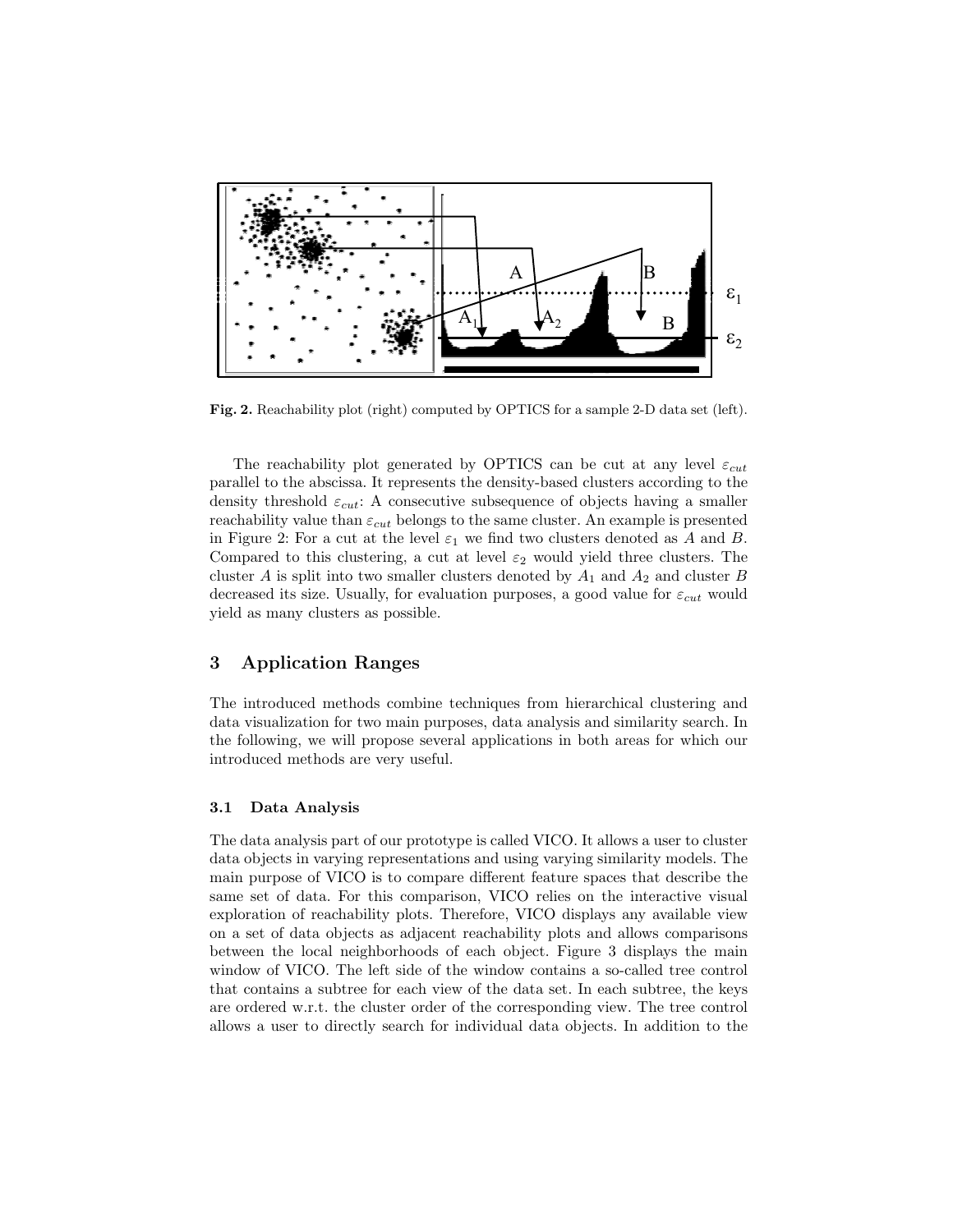

Fig. 3. VICO displaying OPTICS plots of multi-represented data.

object keys displayed in the tree control, VICO displays the reachability plot of each view of the data set.

Since valleys in the reachability plot represent clusters in the underlying representation, the user gets an instant impression of the richness of the cluster structure in each representation. However, to explore the relationships between the representations, we need to find out whether objects that are clustered in one representation are also similar in the other representation. To achieve this type of comparison, VICO allows the user to select any data object in any reachability plot or the tree control. By selecting a set of objects in one view, the objects are highlighted in any other view as well. For example, if the user looks at the reachability plot in one representation and selects a cluster within this plot, the corresponding object keys are highlighted in the tree control and identify the objects that are contained in the cluster. Let us note that it is possible to visualize the selected objects as well, as long as there is a viewable object representation. In addition to the information about which objects are clustered together, the set of objects is highlighted in the reachability plots of the other representations as well. Thus, we can easily decide whether the objects in one representation are placed within a cluster in another representation as well or if they are spread among different clusters or are part of the noise. If there exist contradicting reachability plots for the same set of data objects, it is interesting to know which of these representations is closer to the desired notion of similarity. Thus, VICO allows the user to label data objects w.r.t. predefined class values. The different class values for the objects are displayed by different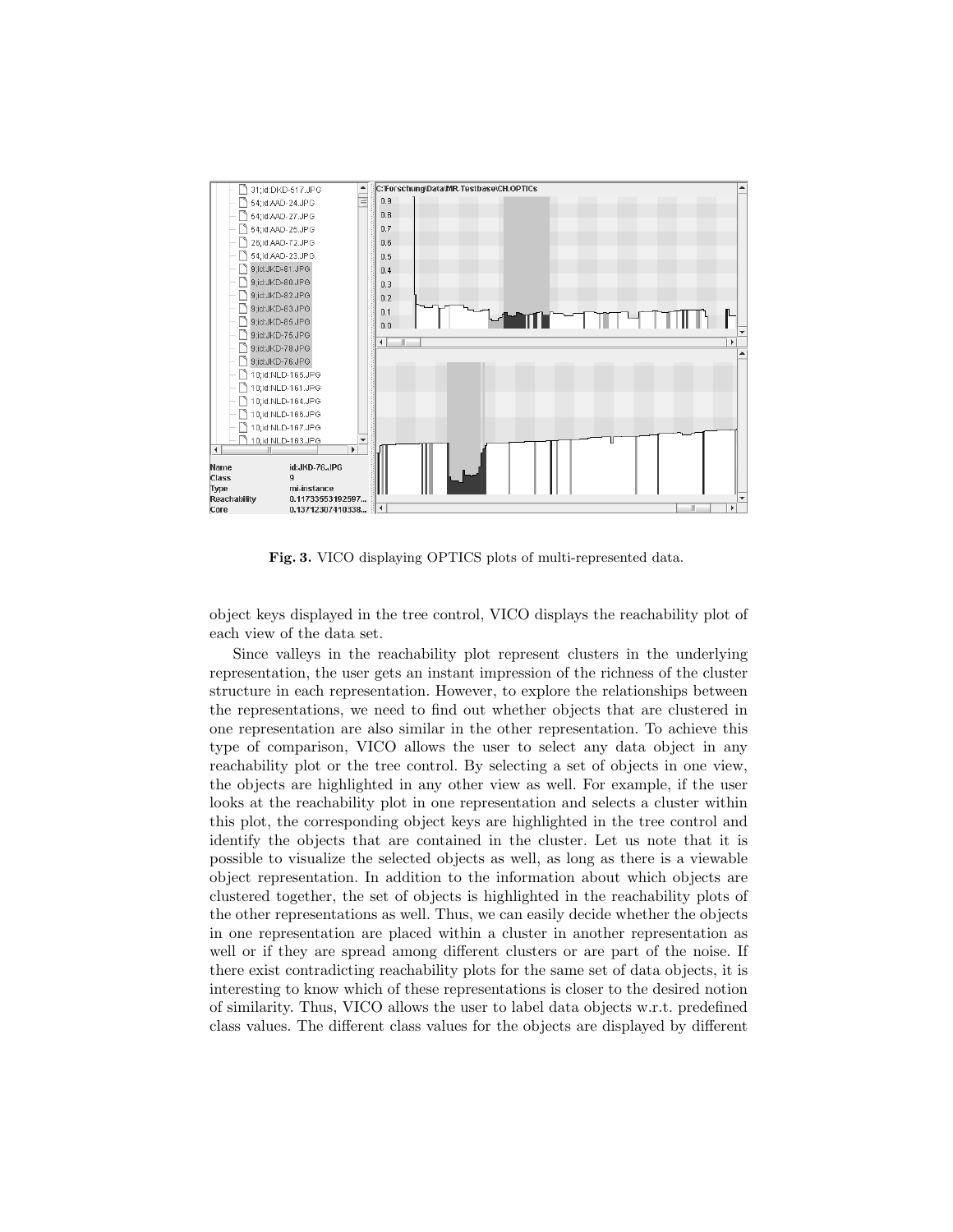colors in the reachability plot. Thus, a reachability plot of a data space that matches the user's notion of similarity should display clusters containing objects of the same color. Figure 3 displays a comparison of two feature spaces for an image data set. Each image is labelled w.r.t. the displayed motive.

Another feature of VICO is the ability to handle multi-instance objects. In a multi-instance representation, one data object is given by a set of separated feature objects. An example are CAD parts that can be decomposed to a set of spatial primitives, which can be represented by a single feature vector. This way, the complete CAD part is represented by a set of feature vectors, which can be compared by a variety of distance functions. To find out which instances are responsible for clusters of multi-instance objects, VICO allows us to cluster the instances without considering the multi-instance object they belong to. Comparing this instance plot to the plot derived on the complete multi-instance objects allows us to analyze which instance clusters are typical for the clusters on the complete multi-instance object. Thus, for multi-instance settings, VICO highlights all instances belonging to some selected multi-instance object. To conclude, VICO allows even non-expert users to evaluate similarity models, directly compares different similarity models to each other, and helps exploring the connection between multi-instance distance functions and the underlying distance metrics in the feature space of instances.

## 3.2 Navigational Similarity Search

For similarity search, the idea of our system is to provide navigational access to a database. This way, it is possible to browse a database of objects in an explorer-like application, instead of posing separated similarity queries. A main problem of these similarity queries is that a user always has to provide a query object to which the retrieved objects should be as similar as possible. However, in many application scenarios finding a query object is not easy. For example, an engineer querying a CAD database would have to specify the 3D shape of a CAD part before finding similar parts. Sketching more complicated parts might cause a considerable effort. Thus, similarity queries are often quite time-consuming. The alternative idea of navigational similarity search offers an easier way to retrieve the desired objects. The idea is to use an extracted hierarchy of clusters as a navigation tree. The root represents the complete data set. Each node in the tree represents a subcluster consisting of a subset of data objects for which the elements are more similar to each other than in the father cluster. The more specialized a cluster is the more similar its members are to each other. To describe the members of a cluster one or more representative objects are displayed. Browsing starts at a general level. Afterwards, the user follows the path in the cluster hierarchy for which the displayed representatives resemble the image in the user's mind in a best possible way. The browsing terminates when the user reaches a cluster for which the contained objects match the user's expectation. Another advantage of this approach is that the cluster usually contains the complete set of similar objects. For similarity queries, the number of retrieved results can either be specified in the case of kNN queries or is implicitly controlled by a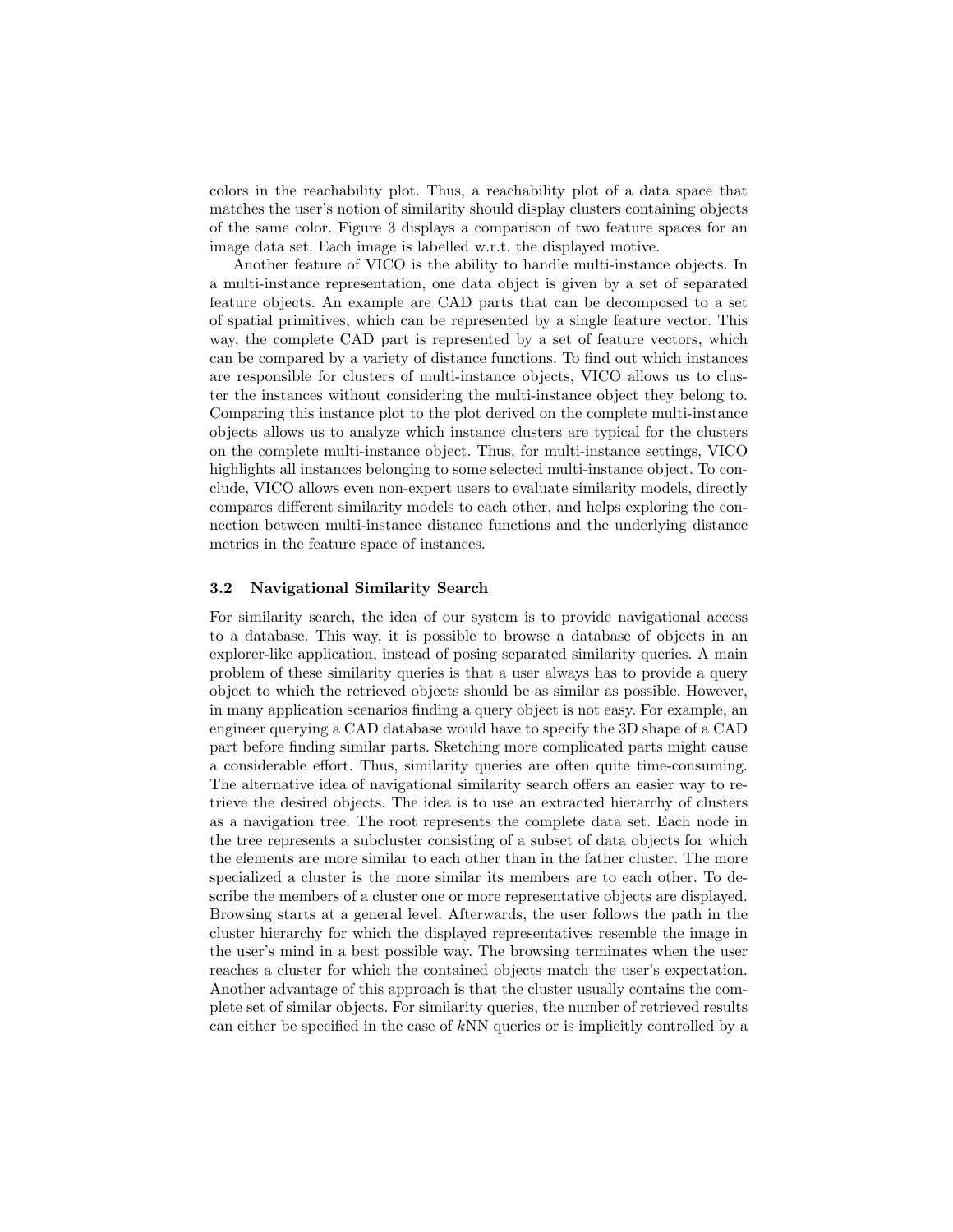specified query range. However, both methods usually do not retrieve all objects that could be considered as similar.

## 4 Cluster Recognition for OPTICS

In this section, we address the task of automatically extracting clusters from a reachability plot. Enhancing the resulting cluster hierarchy with representative objects for each extracted cluster, allows us to use the result of OPTICS for navigational similarity search. After a brief discussion of recent work in that area, we propose a new approach for hierarchical cluster recognition based on reachability plots called Gradient Clustering.

#### 4.1 Recent Work

To the best of our knowledge, there are only two methods for automatic cluster extraction from hierarchical representations such as reachability plots or dendrograms – both are also based on reachability plots. Since clusters are represented as valleys (or dents) in the reachability plot, the task of automatic cluster extraction is to identify significant valleys.

The first approach proposed in [11] called ξ-clustering is based on the steepness of the valleys in the reachability plot. The steepness is defined by means of an input parameter  $\xi$ . The method suffers from the fact that this parameter is difficult to understand and hard to determine. Rather small variations of the value  $\xi$  often lead to drastic changes of the resulting clustering hierarchy. As a consequence, this method is unsuitable for the purpose of automatic cluster extraction.

The second approach was proposed by Sander et al. [16]. The authors describe an algorithm called Tree Clustering that automatically extracts a hierarchical clustering from a reachability plot and computes a cluster tree. It is based on the idea that significant local maxima in the reachability plot separate clusters. Two parameters are introduced to decide whether a local maximum is significant: The first parameter specifies the minimum cluster size, i.e. how many objects must be located between two significant local maxima. The second parameter specifies the ratio between the reachability of a significant local maximum  $m$  and the average reachabilities of the regions to the left and to the right of m. The authors in [16] propose to set the minimum cluster size to 0.5% of the data set size and the second parameter to 0.75. They empirically show, that this default setting approximately represents the requirements of a typical user.

Although the second method is rather suitable for automatic cluster extraction from reachability plots, it has one major drawback. Many real-world data sets consist of narrowing clusters, i.e. clusters each consisting of exactly one smaller subcluster (cf. Figure 4).

Since the Tree Clustering algorithm runs through a list of all local maxima (sorted in descending order of reachability) and decides at each local maximum m, whether m is significant to split the objects to the left of m and to the right of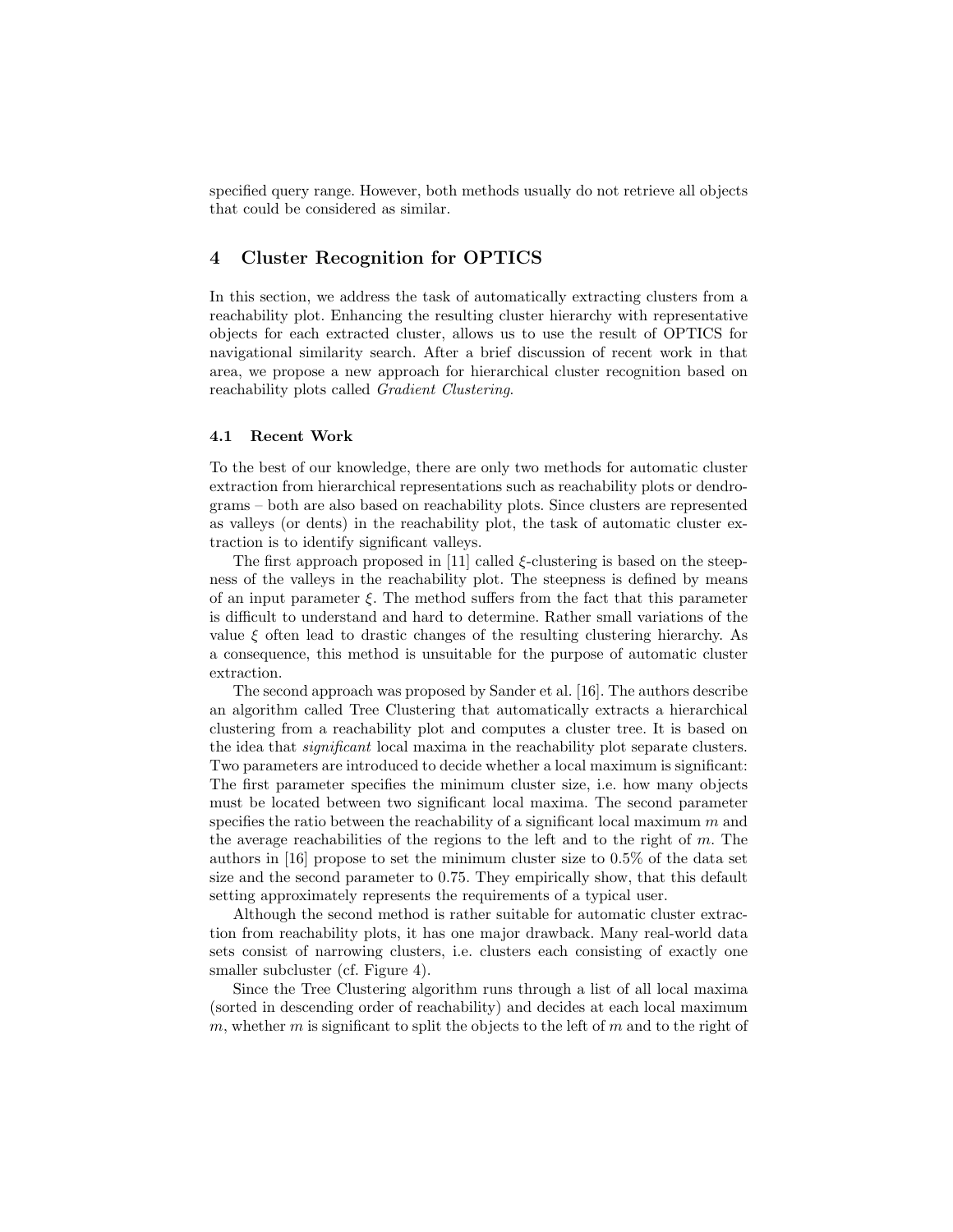

Fig. 4. Sample narrowing clusters: data space (left); reachability plot (middle); cluster hierarchy (right)

m into two clusters, the algorithm cannot detect such narrowing clusters. These clusters cannot be split by a significant maximum. Figure 4 illustrates this fact. The narrowing cluster  $A$  consists of one cluster  $B$  which is itself narrowing consisting of one cluster  $C$  (the clusters are indicated by dashed lines). The Tree Clustering algorithm will only find cluster A since there are no local maxima to split clusters B and C. The  $\xi$ -clustering will detect only one of the clusters A, B or C depending on the parameter  $\xi$  but also fails to detect the cluster hierarchy.

A new cluster recognition algorithm should meet the following requirements:

- It should detect all kinds of subclusters, including narrowing subclusters.
- It should create a clustering structure which is close to the one which an experienced user would manually extract from a given reachability plot.
- It should allow an easy integration into the OPTICS algorithm. We do not want to apply an additional cluster recognition step after the OPTICS run is completed. In contrast, the hierarchical clustering structure should be created on-the-fly during the OPTICS run without causing any noteworthy additional cost.
- It should be integrable into the incremental version of OPTICS [14], as most of the discussed application ranges benefit from such an incremental version.

#### 4.2 Gradient Clustering

In this section, we introduce our new *Gradient Clustering* algorithm which fulfills all of the above mentioned requirements. The idea behind the new cluster extraction algorithm is based on the concept of inflexion points. During the OP-TICS run, we decide for each point added to the result set, i.e. the reachability plot, whether it is an inflexion point or not. If it is an inflexion point we might be at the start or at the end of a new subcluster. We store the possible starting points of the subclusters in a list, called startPts. This stack consists of pairs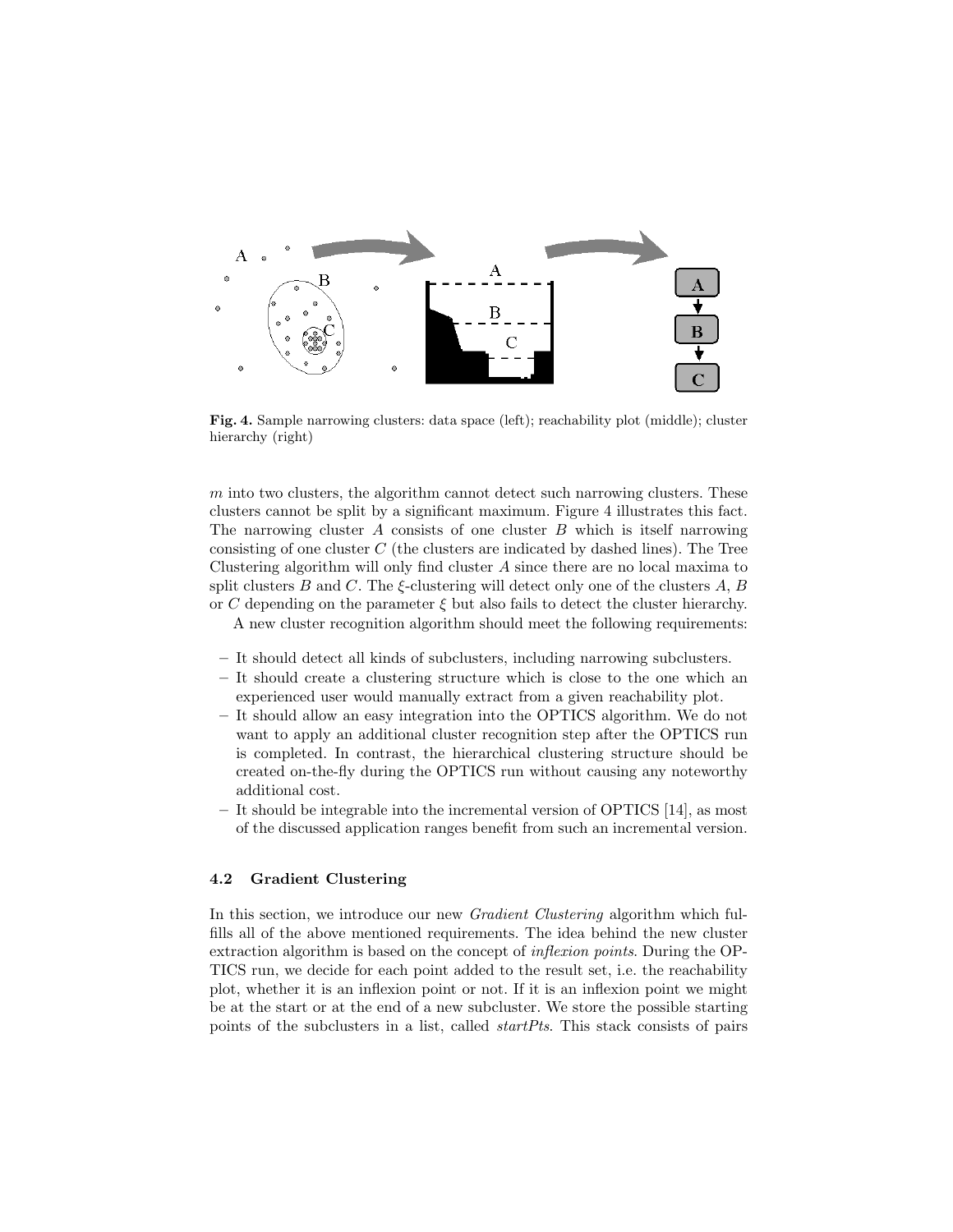

Fig. 5. Gradient vector  $g(x, y)$  of two objects x and y adjacent in the cluster ordering.

 $(o.P, o.R)$ . The Gradient Clustering algorithm can easily be intergrated into OP-TICS and is described in full detail, after we have formally introduced the new concept of inflexion points.

In the following, we assume that CO is a cluster ordering as defined in Definition 3. We call two objects  $o_1, o_2 \in CO$  adjacent in  $CO$  if  $o_2.P = o_1.P + 1$ . Let us recall, that  $o.R$  is the reachability of  $o \in CO$  assigned by OPTICS while generating CO. For any two objects  $o_1, o_2 \in CO$  adjacent in the cluster ordering, we can determine the gradient of the reachability values  $o_1.R$  and  $o_2.R$ . The gradient can easily be modelled as a 2D vector where the y-axis measures the reachability values  $(o_1.R \text{ and } o_2.R)$  in the ordering, and the x-axis represent the ordering of the objects. If we assume that each object in the ordering is separated by width w, the gradient of  $o_1$  and  $o_2$  is the vector

$$
\boldsymbol{g}(o_1, o_2) = \begin{pmatrix} w \\ o_2 \cdot R - o_1 \cdot R \end{pmatrix}.
$$

An example for a gradient vector of two objects x and y adjacent in a cluster ordering is depicted in Figure 5.

Intuitively, an inflexion point should be an object in the cluster ordering where the gradient of the reachabilities changes significantly. This significant change indicates a starting or an end point of a cluster.

Let  $x, y, z \in CO$  be adjacent, i.e.

$$
x.P + 1 = y.P = z.P - 1.
$$

We can now measure the difference between the gradient vectors  $q(x, y)$  and  $g(y, z)$  by computing the cosine of the angle between the vectors  $g(x, y)$  and  $g(z, y)$  (=  $-g(y, z)$ ). The cosine of this angle is equal to -1 if the angle is 180<sup>°</sup>, i.e. the vectors have the same direction. On the other hand, if the gradient vectors differ a lot, the angle between them will be clearly smaller than 180◦ and thus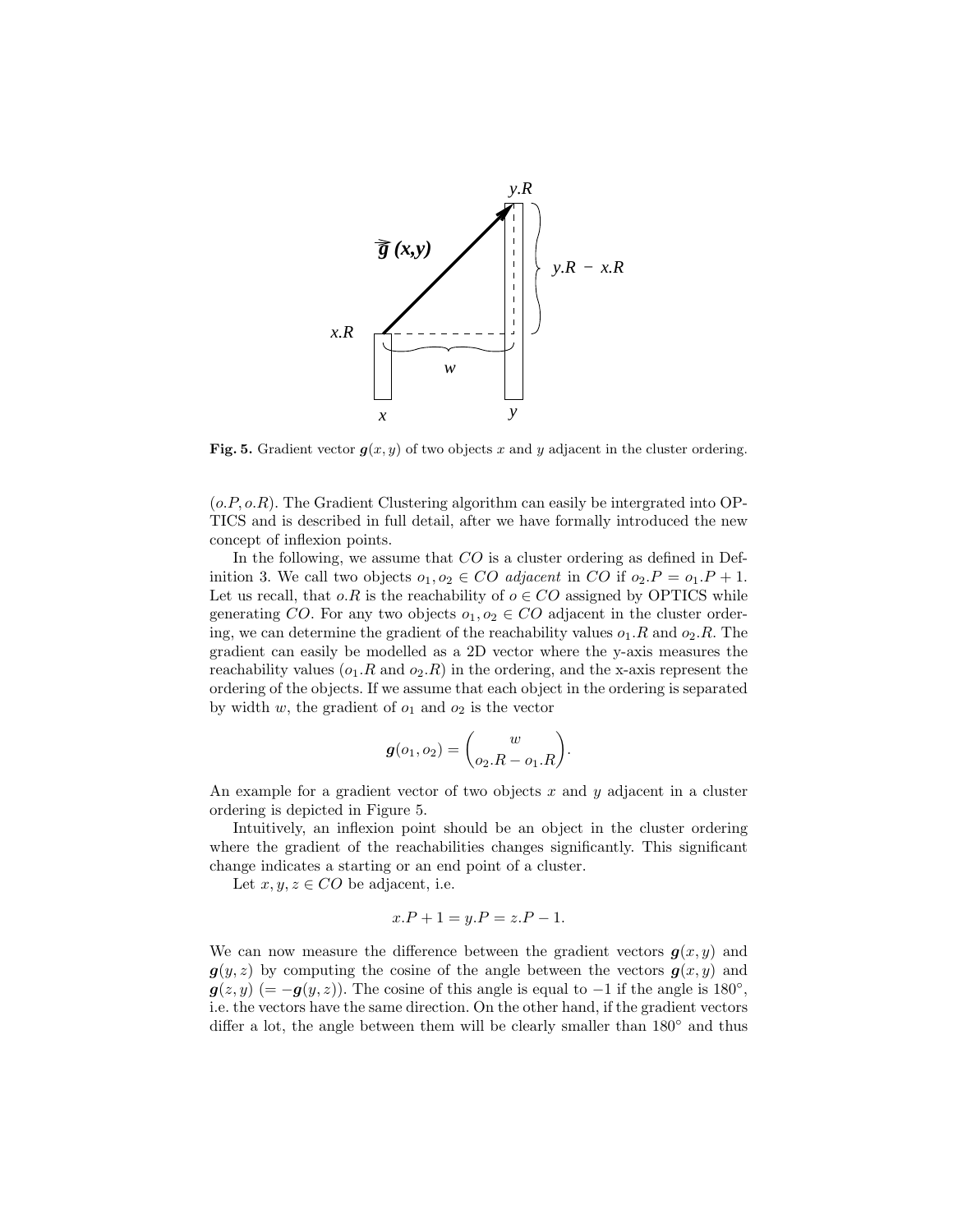

Fig. 6. Illustration of inflexion points measuring the angle between the gradient vectors of objects adjacent in the ordering.

the cosine will be significantly greater than −1. This observation motivates the concepts of inflexion index and inflexion points:

**Definition 4 (inflexion index).** Let CO be a cluster ordering and  $x, y, z \in CO$ be objects adjacent in CO. The inflexion index of y, denoted by  $II(y)$ , is defined as the cosine of the angle between the gradient vector of x, y  $(g(x, y))$  and the gradient vector of  $z, y \ (\mathbf{g}(z, y))$ , formally:

$$
II(y) = \cos \varphi_{(\mathbf{g}(x,y),\mathbf{g}(z,y))} = \frac{-w^2 + (y.R - x.R)(y.R - z.R)}{\|\mathbf{g}(x,y)\| \|\mathbf{g}(z,y)\|},
$$

where  $\|\boldsymbol{v}\| := \sqrt{v_1^2 + v_2^2}$  is the length of the vector  $\boldsymbol{v}$ .

**Definition 5 (inflexion point).** Let CO be a cluster ordering and  $x, y, z \in CO$ be objects adjacent in CO and let  $t \in \mathbb{R}$ . Object y is an inflexion point iff

$$
II(y) > t.
$$

The concept of inflexion points is suitable to detect objects in CO which are interesting for extracting clusters.

Definition 6 (gradient determinant). Let CO be a cluster ordering and  $x, y, z \in CO$  be objects adjacent in CO. The gradient determinant of the gradients  $g(x, y)$  and  $g(y, z)$  is defined as

$$
gd(\boldsymbol{g}(x,y),\boldsymbol{g}(z,y)) := \begin{vmatrix} w & -w \\ x.R - y.R \ z.R - y.R \end{vmatrix}
$$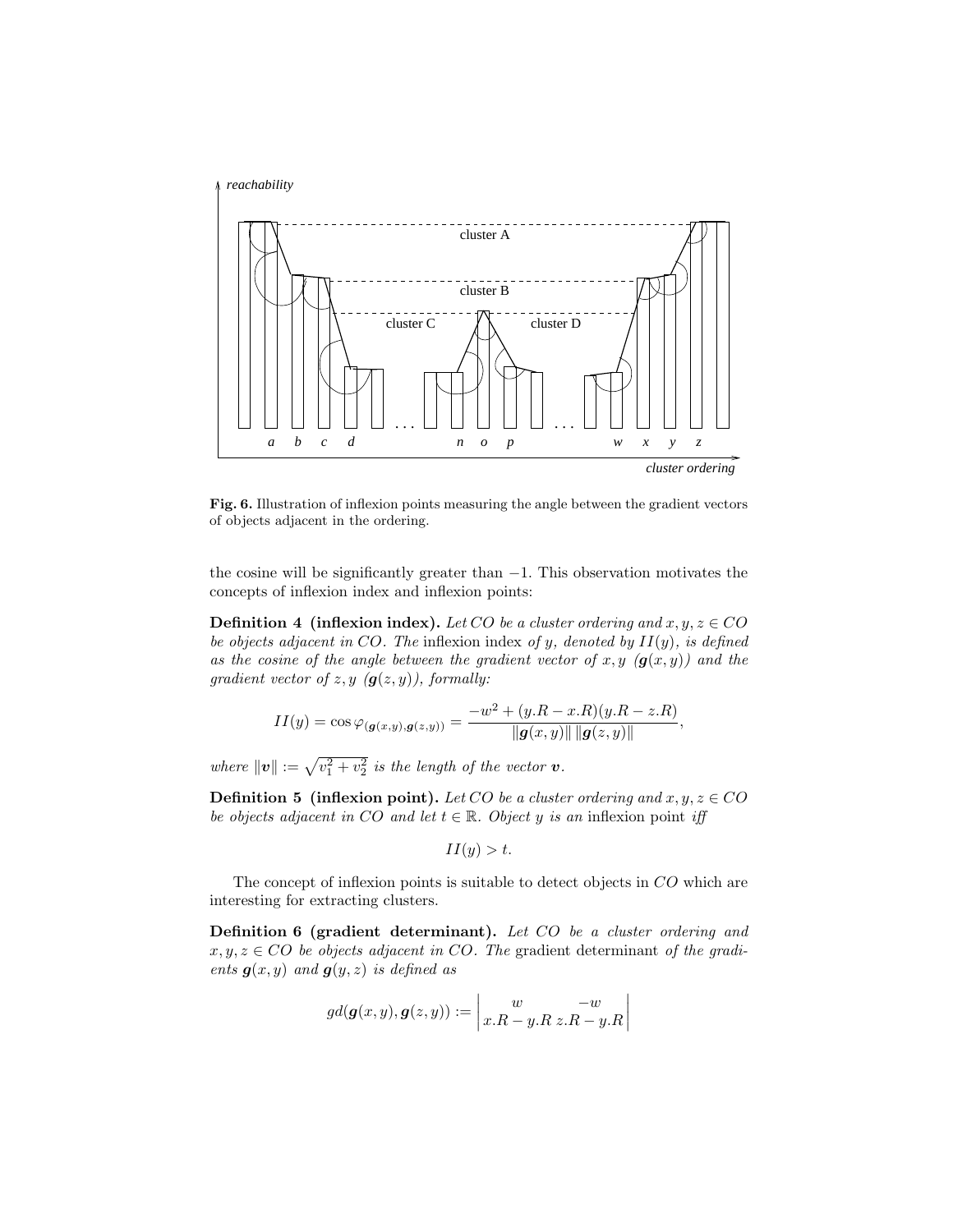```
algorithm gradient_clustering(ClusterOrdering CO, Integer MinPts, Real t)
 startPts := emptyStack;
  setOfClusters := emptySet;
 currCluster := emptySet;<br>o := CO.getFirst();
                                                   // first object is a starting point
 startPts.push(o);
 WHILE o.hasNext() DO \frac{1}{\sqrt{6}} // for all remaining objects
    o := o.next;
    IF o.\text{hasNext}() THEN<br>IF II(o) > t THEN
                                                 // inflexion point
        IF gd(o) > 0 THEN
          IF currCluster.size() >= MinPts THEN
             setOfClusters.add(currCluster);
          ENDIF
          currCluster := emptySet;
          IF startPts.top().R <= o.R THEN
            startPts.pop();
          ENDIF
          WHILE startPts.top().R < o.R DO
            setOfClusters.add(set of objects from startPts.top() to last end point);
            startPts.pop();
          ENDDO
          setOfClusters.add(set of objects from startPts.top() to last end point);<br>IF o.next.R < o.R THEN // o is a starting point
                                              // o is a starting pointstartPts.push(o);
          ENDIF
        ELSE
          IF o.next.R > o.R THEN \frac{1}{2} o is an end point
            currCluster := set of objects from startPts.top() to o;
          ENDIF
        ENDIF
      ENDIF
    ELSE \frac{1}{2} and clusters at end of plot
      WHILE NOT startPts.isEmpty() DO
        currCluster := set of objects from startPts.top() to o;
        IF (startPts.top().R > o.R) AND (currCluster.size() >= MinPts) THEN
          setOfClusters.add(currCluster);
        ENDIF
        startPts.pop();
      ENDDO
    ENDIF
 ENDDO
 RETURN setOfClusters;
```

```
END. // gradient_clustering
```
Fig. 7. Pseudo code of the Gradient Clustering algorithm.

If  $x, y, z$  are clear from the context, we use the short form  $gd(y)$  for the gradient determinant  $gd(g(x, y), g(y, z))$ .

The sign of  $gd(y)$  indicates whether  $y \in CO$  is a starting point or an end point of a cluster. In fact, we can distinguish the following two cases which are visualized in Figure 6:

 $-II(y) > t$  and  $gd(y) > 0$ :

Object y is either a starting point of a cluster (e.g. object a in Figure 6) or the first object outside of a cluster (e.g. object z in Figure 6).

 $-II(y) > t$  and  $gd(y) < 0$ :

Object  $y$  is either an end point of a cluster (e.g. object  $n$  in Figure 6) or the second object inside a cluster (e.g. object b in Figure 6).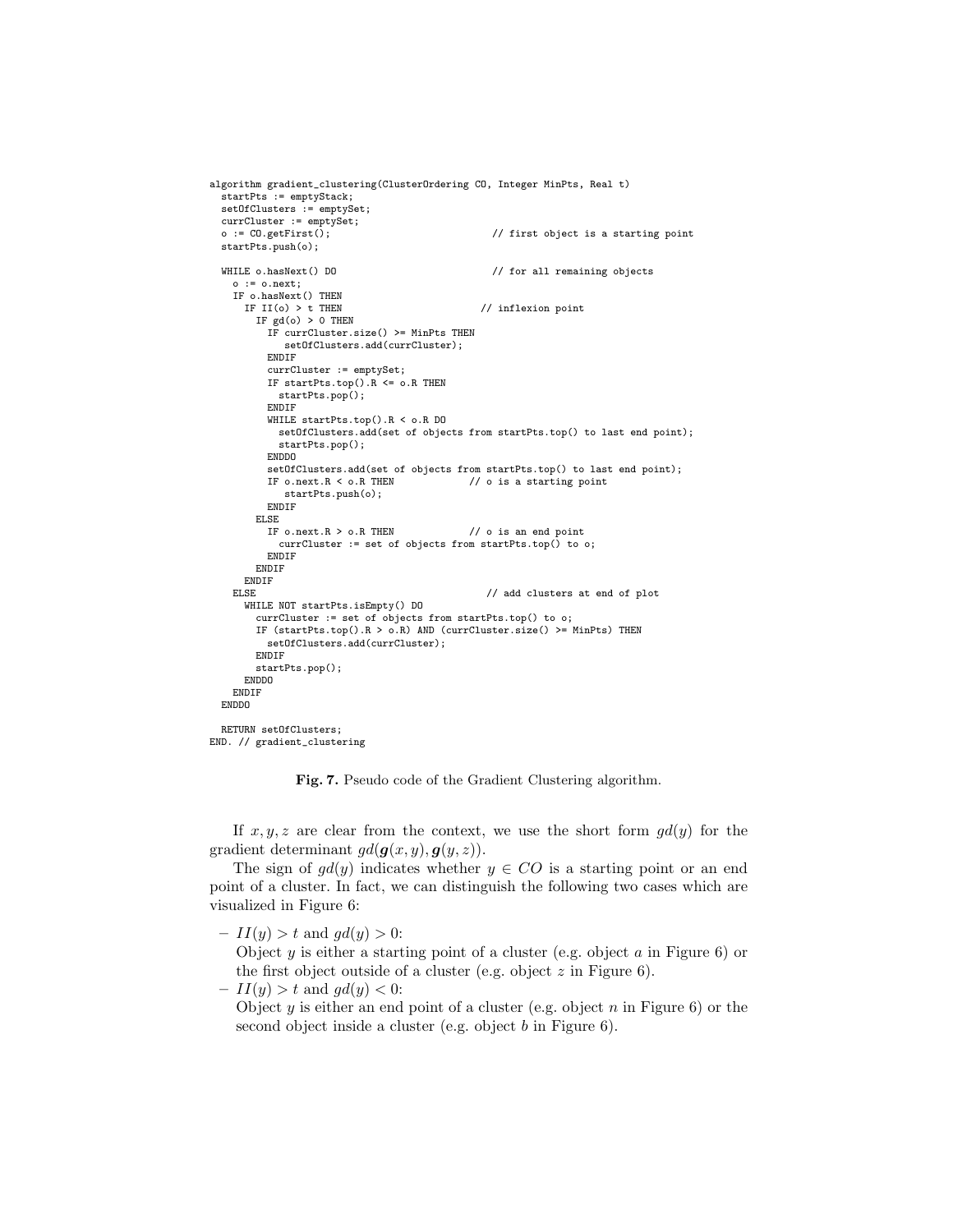Let us note that a local maximum  $m \in CO$  which is the cluster separation point in [16] is a special form of the first case (i.e.  $II(m) > t$  and  $gd(m) > 0$ ).

The threshold  $t$  is independent from the absolut reachability values of the objects in  $CO$ . The influence of t is also very comprehensible because if we know which values for the angles between gradients are interesting, we can easily compute t. For example, if we are interested in angles  $\langle 120^\circ \text{ and } 240^\circ \text{ we set} \rangle$  $t = \cos 120^\circ = -0.5.$ 

Obviously, the Gradient Clustering algorithm is able to extract narrowing clusters. Experimental comparisons with the methods in [16] and [11] are presented in Section 4.3.

The pseudo code of the Gradient Clustering algorithm is depicted in Figure 7, which works like this. Initially, the first object of the cluster ordering CO is pushed to the stack of starting points startPts. Whenever a new starting point is found, it is pushed to the stack. If the current object is an end point, a new cluster is created containing all objects between the starting point on top of the stack and the current end point. Starting points are removed from the stack if their reachablity is lower than the reachability of the current object. Clusters are created as described above for all removed starting points as well as for the starting point which remains in the stack. The input parameter MinPts determines the minimum cluster size and the parameter  $t$  was discussed above. Finally the parameter w influences the gradient vectors and proportionally depends on the reachability values of the objects in CO.

After extracting a meaningful hierarchy of clusters from the reachability plot of a given data set, we still need to enhance the found clustering with suitable representations. For this purpose, we can display the medoid of each cluster, i.e. the object having the minimal average distance to all the other objects in the cluster.

#### 4.3 Evaluation

Automatic cluster recognition is very desirable when analyzing large sets of data. In the following, we will first evaluate the quality and then the efficiency of the three cluster recognition algorithms using two real-world test data sets. The first data set contains approximately 200 CAD objects from a German car manufacturer, and the second one is a sample of the Protein Databank [17] containing approximately 5000 protein structures. We tested on a workstation featuring a 1.7 GHz CPU and 2 GB RAM.

Effectivity Both the car and the protein data set exhibit the commonly seen quality of unpronounced but nevertheless to the observer clearly visible clusters. The corresponding reachability plots of the two data sets are depicted in Figure 8.

Figure 8c shows that the Tree Clustering algorithm does not find any clusters at all in the car data set, with the suggested default ratio parameter of 75% [16]. In order to detect clusters in the car data set, we had to adjust the ratio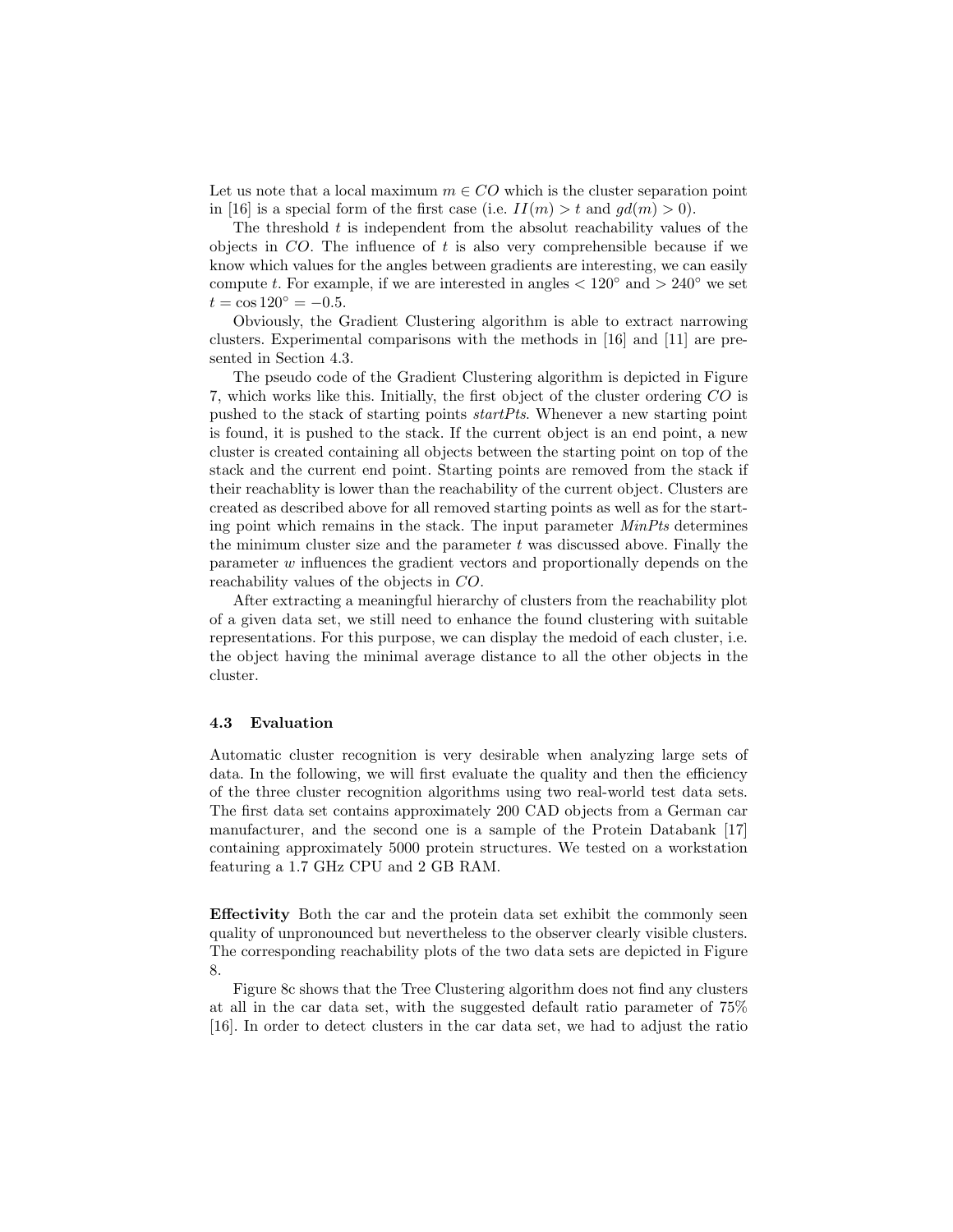

Fig. 8. Sample cluster of car parts. a) Gradient Clustering, b) ξ-Clustering, c) Tree Clustering.

parameter to 95%. In this case Tree Clustering detected some clusters but missed some other important clusters and did not detect any cluster hierarchies at all. If we have rather high reachability values, e.g. values between 5 and 7 as in Figure 8 for the car data set, the ratio parameter for the Tree Clustering algorithm should be set higher than for smaller values. In the case of the protein data set we detected three clusters with the default parameter setting, but again missed out on some important clusters. Generally, in cases where a reachability graph consists of rather high reachability values or does not present spikes at all, but clusters are formed by smooth troughs in the waveform, this cluster recognition algorithm is unsuitable. Furthermore, it is inherently unable to detect narrowing clusters where a cluster has one subcluster of increased density (cf. Figure 4).

On the other hand, the  $\xi$ -clustering approach successfully recognizes some clusters while also missing out on significant subclusters (cf. Figure 8b). This algorithm has some trouble recognizing cluster structures with a significant differential of "steepness". For instance, in Figure 4 it does not detect the narrowing cluster B inside of cluster A because it tries to create steep down-areas containing as many points as possible. Thus, it will merge the two steep edges if their steepness exceeds the threshold  $\xi$ . On the other hand, it is able to detect cluster C within cluster A.

Finally, we look at our new Gradient Clustering algorithm. Figure 8a shows that the recognized cluster structure is close to the intuitive one, which an experienced user would manually derive. Clusters which are clearly distinguishable and contain more than MinPts elements are detected by this algorithm. Not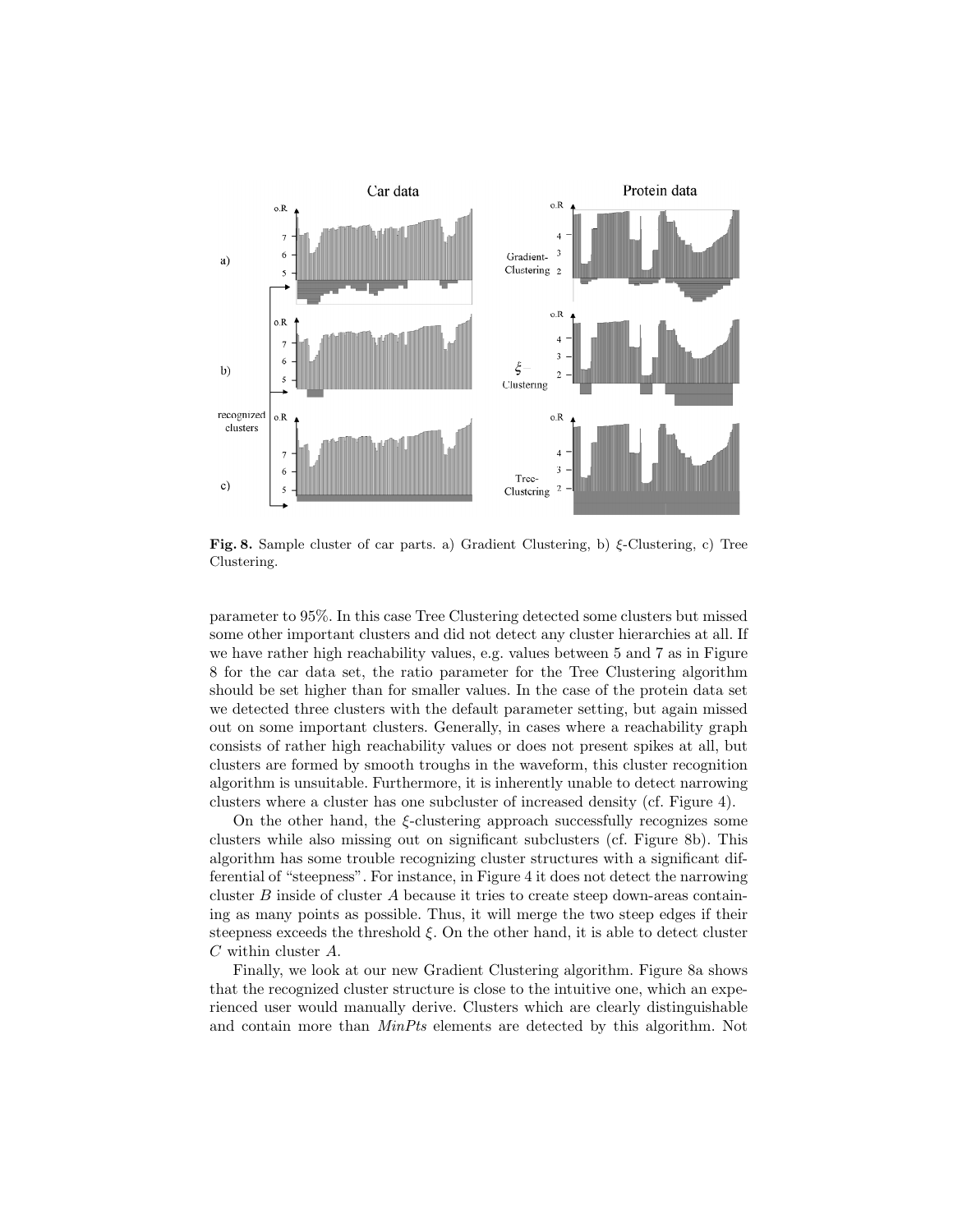Table 1. CPU time for cluster recognition.

|                           |           | $\vert$ Car data (200 parts) <sup> </sup> Protein data (5,000 molecules) <sup> </sup> |
|---------------------------|-----------|---------------------------------------------------------------------------------------|
| $\mathcal{E}$ -clustering | $0.221$ s | $5.057$ s                                                                             |
| Tree Clustering           | $0.060$ s | $1.932$ s                                                                             |
| Gradient Clustering       | $0.310$ s | $3.565$ s                                                                             |

only does it detect a lot of clusters, but it also detects a lot of meaningful cluster hierarchies, consisting of narrowing subclusters.

To sum up, in all our tests the Gradient Clustering algorithm detected much more clusters than the other two approaches, without producing any redundant and unnecessary cluster information.

Efficiency In all tests, we first created the reachability plots and then applied the algorithms for cluster recognition and representation. Let us note that we could also have integrated the Gradient Clustering into the OPTICS run without causing any noteworthy overhead.

The overall runtimes for the three different cluster recognition algorithms are depicted in Table 1. Our new Gradient Clustering algorithm does not only produce the most meaningful results, but also in sufficiently short time. This is due to its runtime complexity of  $O(n)$ .

It theoretically and empirically turned out, that the Gradient Clustering algorithm seems to be more practical than recent work for automatic cluster extraction from hierarchical cluster representations.

## 5 Extracting Cluster Hierarchies for Similarity Search

#### 5.1 Motivation

So far, our prototype works fine by computing, extracting, and visualizing the hierarchical density-based cluster structure of a data set. The density-based cluster model has been chosen due to several criteria. One very important aspect among these criteria is its effectivity in finding clusters of different size and shape. However, this clustering notion needs not to be the best cluster model for navigational similarity search. For this application, the use of OPTICS may have two limitations. In this section, we will discuss these limitations and a possible solution for them.

The first limitation of using the density-based clustering notion is that OP-TICS may place two objects that are rather similar, i.e. near in the feature space, into two separate clusters. As a consequence, these two objects may be displayed in completely different subtrees of the cluster hierarchy, i.e. the relationship between these two points in the cluster hierarchy is rather weak. This problem is visualized in Figure 9: object  $\vec{A}$  is obviously much more similar to object  $\vec{B}$  than to object  $C$ . However, since  $A$  and  $C$  belong to the same cluster, both objects will be considered as similar by OPTICS.  $A$  and  $C$  will be placed in a similar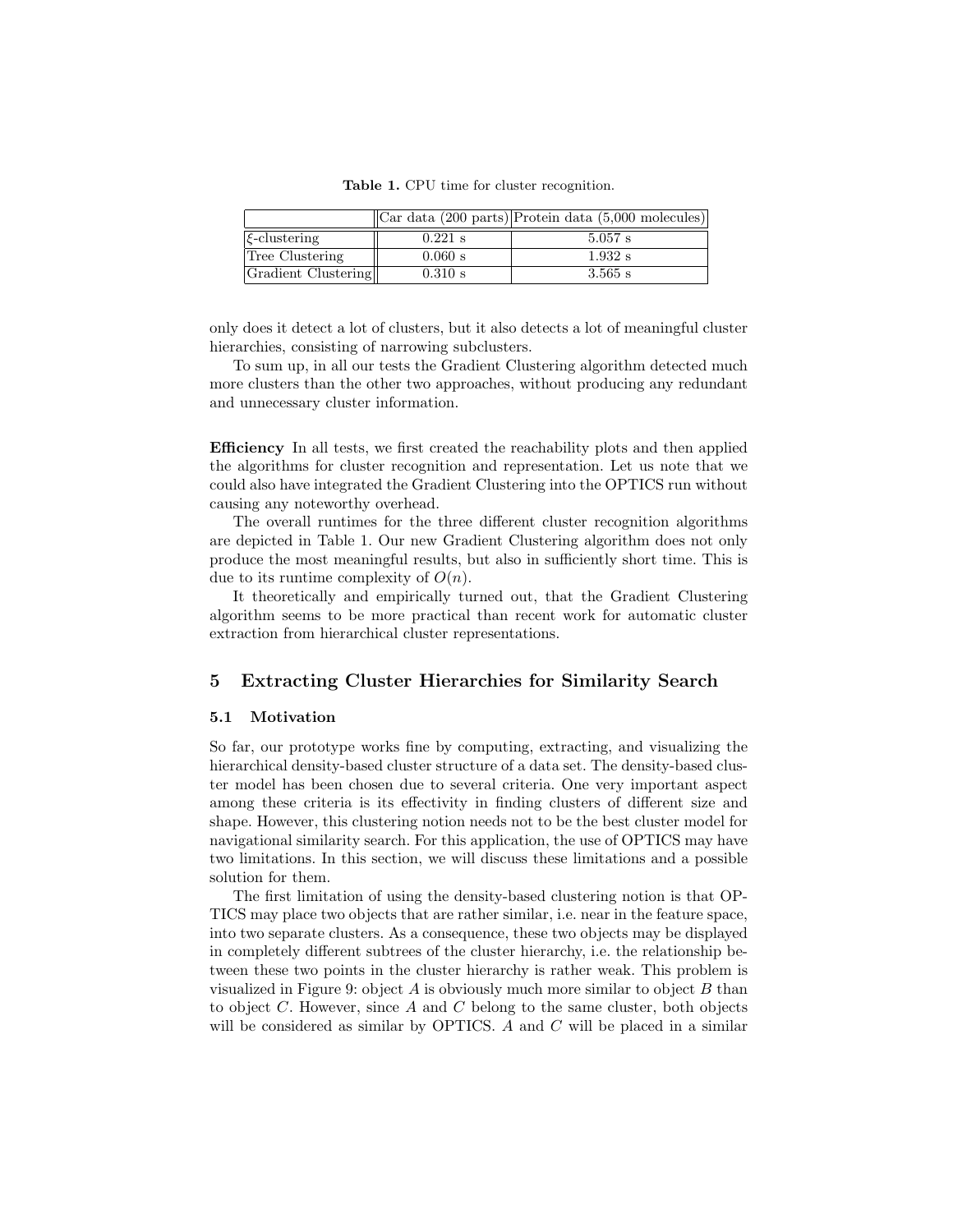

Fig. 9. A new cluster model for navigational similarity search.

subtree of the cluster hierarchy, whereas  $B$  may end up in a completely different subtree. This is against the intuitive notion of similarity that would expect A and B having a closer relationship in the cluster hierarchy than A and C.

The second limitation is that a cluster of complex shape and huge size can usually not be represented by one representative object. However, the idea of navigational similarity search depends on the suitability of the object which is displayed in order to represent the objects in a cluster.

In order to solve these limitations, we propose a novel way of computing the cluster hierarchy and suitable representations. The general idea is that we are interested in small spherically shaped clusters rather than in clusters of arbitrary size and shape. Intuitively, we can select a given number of representative objects that represent their spherical neighborhood in a best possible way. These representatives can build the lowest level of a cluster hierarchy tree. The next level of the tree (above a given level) can then be built by choosing again the most representative objects from the representatives in the level below until we do not have enough representatives and, thus, have reached the root of the hierarchy. The most important aspect in this strategy is the definition of the representative power of an object. We will discuss this issue and outline a novel procedure to generate the cluster hierarchy in the following.

The idea of this new approach is sketched in Figure 9: a data set with two clusters of different size and shape is clustered. Using OPTICS, both clusters are well separated and we can observe both of the mentioned problems: objects that are member of the larger cluster but are quite near (i.e. similar) to the objects in the smaller cluster will have a significantly poor relationship in the cluster hierarchy to the objects in the smaller cluster. On the other hand, objects that are much less similar but are members of the same (larger) cluster will have a strong relationship to each other in the hierarchy. In addition, it is not clear how to represent the larger cluster with its complex shape by a meaningful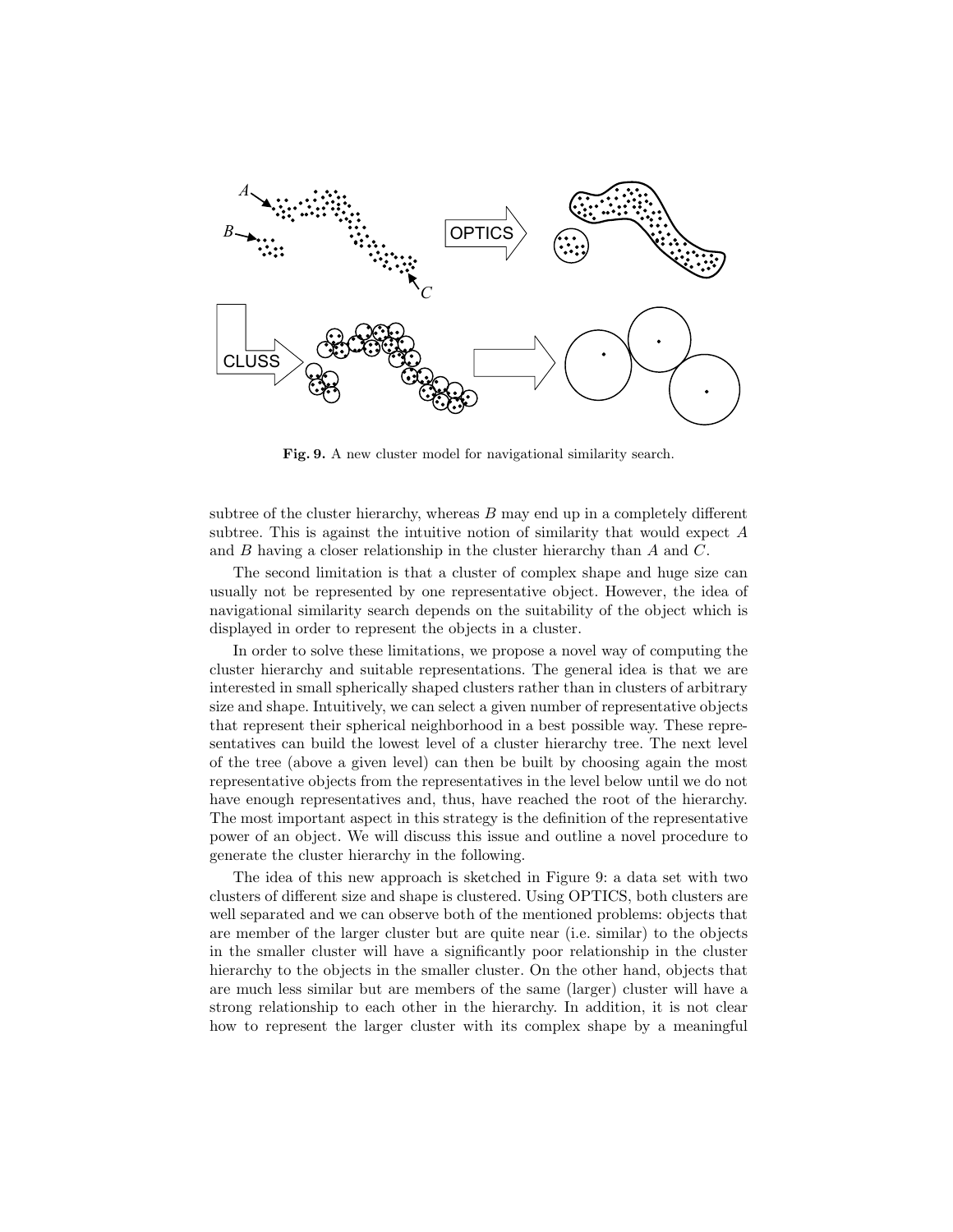representative. Our new approach generates representatives for small convex clusters step by step. As it can be seen from Figure 9, this results in a hierarchy that is much more suitable for interactive similarity search. For example, the objects of the smaller cluster will be represented by the same object in the root node of the hierarchy as the objects that belong to the large cluster but are located at the border of that cluster near the smaller cluster. This reflects the intuitive notion of similarity more accurately.

#### 5.2 Basic Definitions

The basic idea is to extract a sufficient amount of dedicated objects that represents the other objects in a best possible way. Such objects are called representatives and should be associated with a set of non-representatives, called the border-shadow of a representative.

Definition 7 (border-shadow). Let REP be a set of representative objects and  $\varepsilon \in \mathbb{R}$ . The border-shadow of a representative  $r \in REP$  is defined by:

 $r.bordershadow := \{o \in REP \mid dist(o, r) \leq \varepsilon\}.$ 

The border-shadow of  $r$  contains the set of objects in the (hyper-) sphere around r with radius  $\varepsilon$ . Obviously, a global value for the size of the representative area for each representative is not appropriate, since it does not reflect the local data distribution. Thus, we define an additional, adaptive set of representative objects, the so called core-shadow of a representative.

**Definition 8 (core-distance).** Let REP be a set of representative objects,  $k \in$  $\mathbb N$  and  $r \in REP$ . The core-distance of r is defined by:

$$
r.coredist := \begin{cases} 0 & \text{if } |\mathcal{N}_{\varepsilon}(r)| < k\\ k\text{-}nn\text{-}dist(r) & \text{else.} \end{cases}
$$

Definition 9 (core-shadow). Let REP be a set of representative objects and  $r \in REP$ . The core-shadow of r is defined by:

$$
r. core shadow := \{ o \in REP \mid dist(o, r) \leq r. core dist \}.
$$

The core-shadow of r contains the set of objects in the (hyper-) sphere around r with radius  $k$ -nn-dist(r). Obviously, this radius adapts to the local density of objects around r.

Both the border-shadow and the core-shadow can be used to define the quality of a representative.

Definition 10 (quality of a representative). Let REP be a set of representative objects and  $r \in REP$ . The quality of r is defined by:

$$
r\text{.quality} := \begin{cases} 0 & \text{if } |\mathcal{N}_{\varepsilon}(r)| < k\\ \frac{\mathcal{N}_{\varepsilon}(r)}{1 + k \cdot nn \cdot dist(r)} & \text{else.} \end{cases}
$$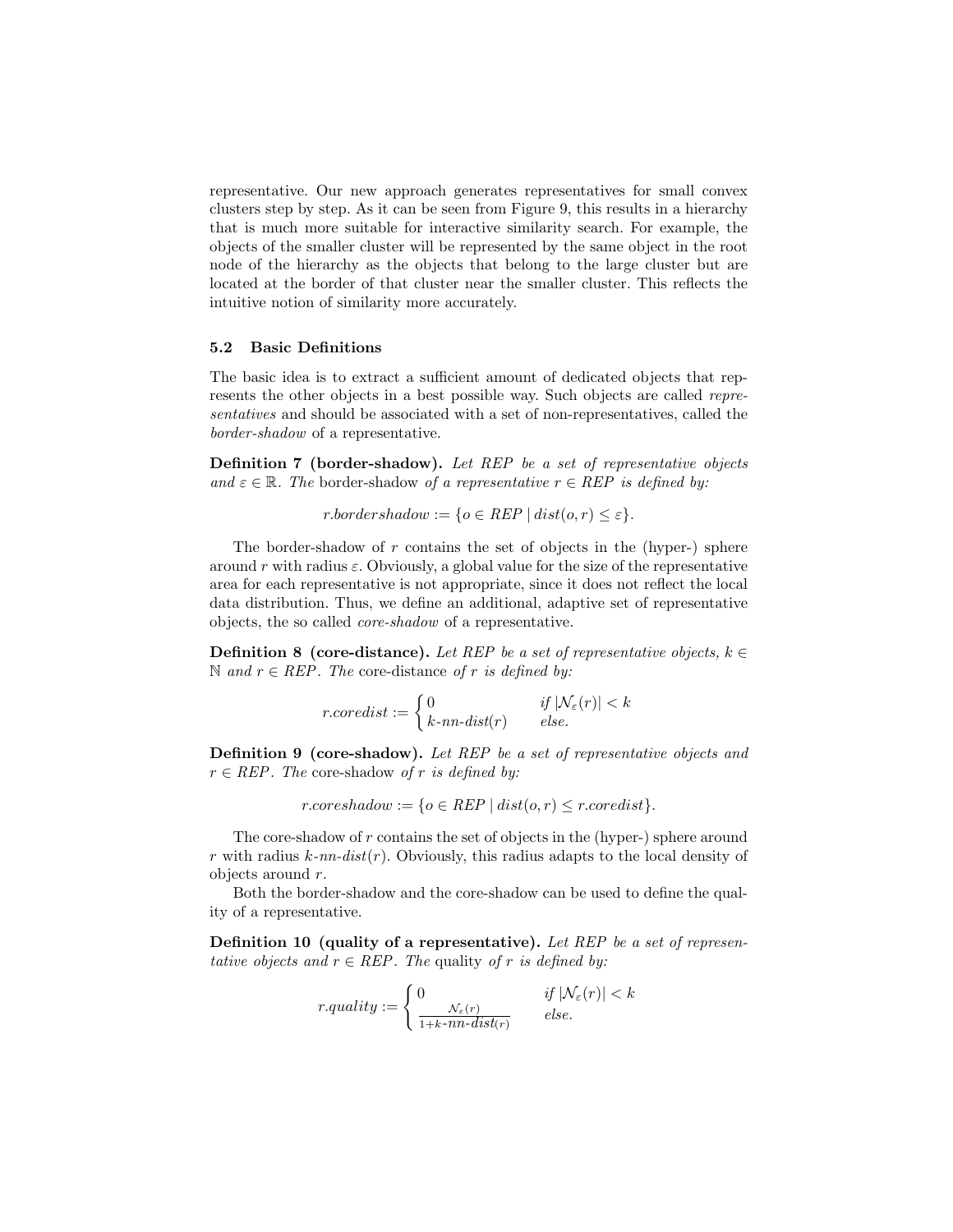```
algorithm cluster_representatives(SetOfObjects DB, Integer k)
 REP_0 := emptySet;
 REF_1 := DB;i := 1;WHILE REP_i != REP_i-1 DO
   compute new epsilon;
   send = emptySpatialIndex;
   wait = emptySpatialIndex;
   sort REP_i in descending order w.r.t. quality values;
   r := REP_i.removeFirst();
   WHILE r.quality == 0 AND REP_i.size > 0 DO
     IF r.coreshadow does not intersect the core shadow of any object in send THEN
        send.add(r);
       FOR EACH s IN wait DO
         IF s is in r.bordershadow DO
           wait.remove(s);
          ENDIF
       ENDDO
     ELSE
       IF r is not in border-shadow of any object in send DO
         wait.add(r);
       ENDIF
     ENDIF
     r := REP_i.removeFirst();
   ENDDO
   REP_i+1 := REP_i;REP_i+1.addAll(send);
   REP_i+1.addAll(wait);
   i++;
 ENDDO
END. // cluster_representatives
```
Fig. 10. Pseudo code of the Cluster Representatives algorithm.

The key idea of our hierarchical clustering approach is to find on each level of the hierarchy an optimal (w.r.t. quality) set of representatives such that the representatives have non-overlapping core-shadows (overlapping border-shadows are allowed).

## 5.3 Algorithm

The general idea of the algorithm is to start with the whole database as the initial set of representatives. In the  $i$ -th iteration, we take the set of current representatives  $REP_i$  and compute the new set of representatives  $REP_{i+1}$ . To ensure, that we get the best representatives, we sort  $REP_i$  by descending quality values (cf. Definition 10). Theoretically, we can recursively select the representative r having the highest quality from the sorted  $REP_i$  list, add r with its border-shadow to  $REP_{i+1}$ , and remove all further objects from  $REP_i$  that are in the core-shadow of r.

However, we have to take care, that core-shadows of representatives in  $REP_{i+1}$ do not overlap. For that purpose, we test for each not yet selected representative  $r \in REP_i$  whether its core-shadow overlaps the core-shadow of any object in  $REP_{i+1}$ . To support this intersection-query efficiently, we can organize the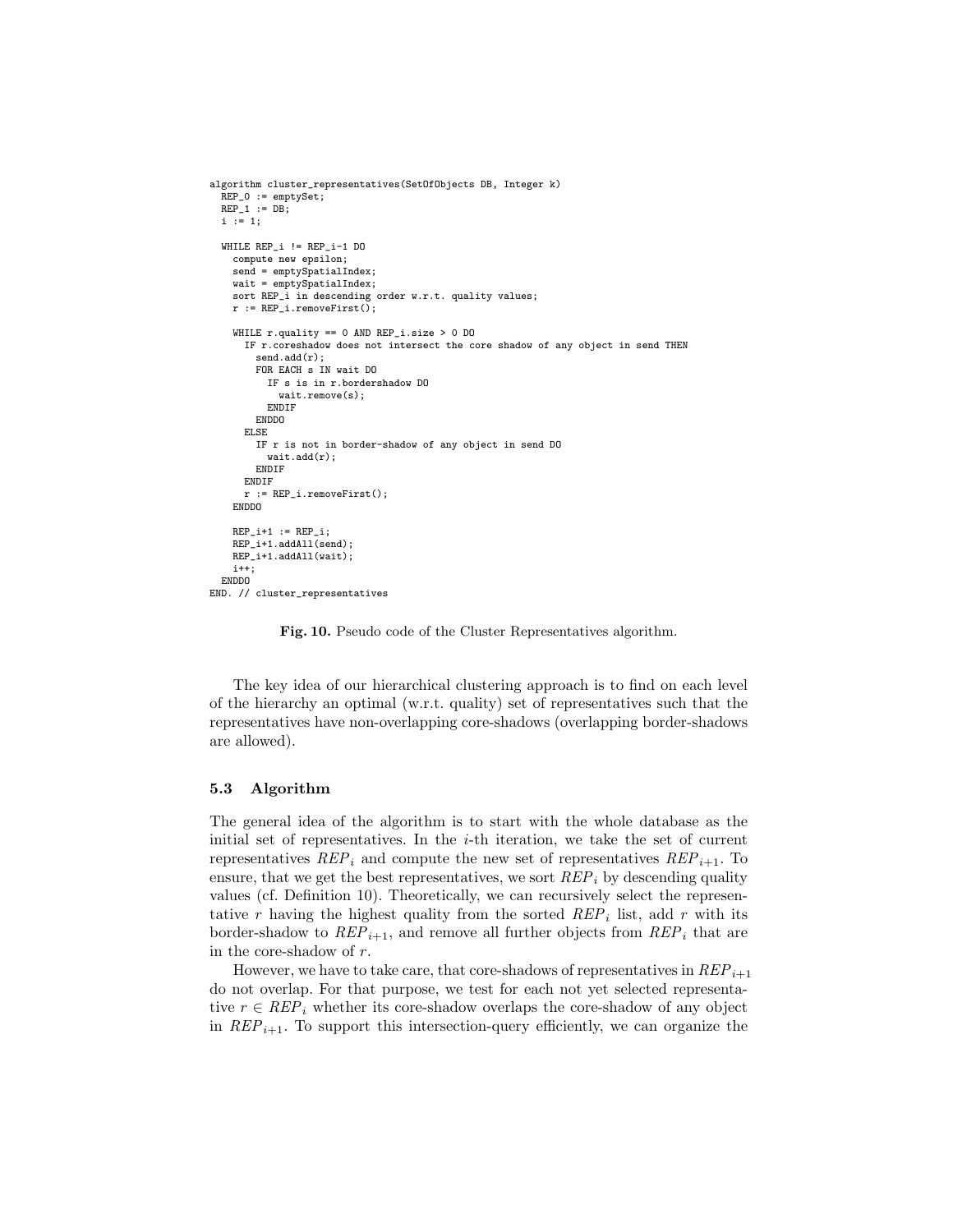

Fig. 11. Sorting of representatives acording to intersections of their core-shadows and border-shadows.

objects in  $REP_{i+1}$  in a spatial index structure (data structure send). If there is no such overlap, we add r and its border-shadow to  $REP_{i+1}$  (and send) and remove all objects in the core-shadow of  $r$  from  $REP_i$ . If the core-shadow of  $r$ intersects the core-shadow of any already selected representatives in  $REP_{i+1}$ , we have to distinguish two cases. (1) If  $r$  is within the border-shadow of any representative in  $REP_{i+1}$  we can remove r because it is represented by at least one representative. (2) If  $r$  is not within the border-shadow of any representative in  $REP_{i+1}$  we cannot remove r since it is not yet represented. We will have to test for  $r$  at a later time, whether it is in the border-shadow of a representative chosen later. For that purpose, we add those points to an additional data structure called *wait*. Thus, when adding a new representative r to  $REP_{i+1}$ , we have to test whether there are objects in wait which are in the border-shadow of r. If so, we delete those objects from wait. The algorithm terminates if we gain no more new representatives after an iteration, i.e.  $REP_{i+1} = REP_i$ .

In summary, in each iteration, we do the following (cf. the pseudo code in Figure 10):

- 1. Sort  $REP_i$  by descending quality values.
- 2. As long as there are representatives in  $REP_i$  having a quality greater than 0, take and remove the first object  $r$  from the sorted  $REP_i$  list:
	- If r.coreshadow does not intersect the core-shadow of any object in  $REP_{i+1}$ (cf. object  $c$  in Figure 11):
		- add r along with r.coreshadow and r.bordershadow to  $REP_{i+1}$ ,
		- $-$  add r to send,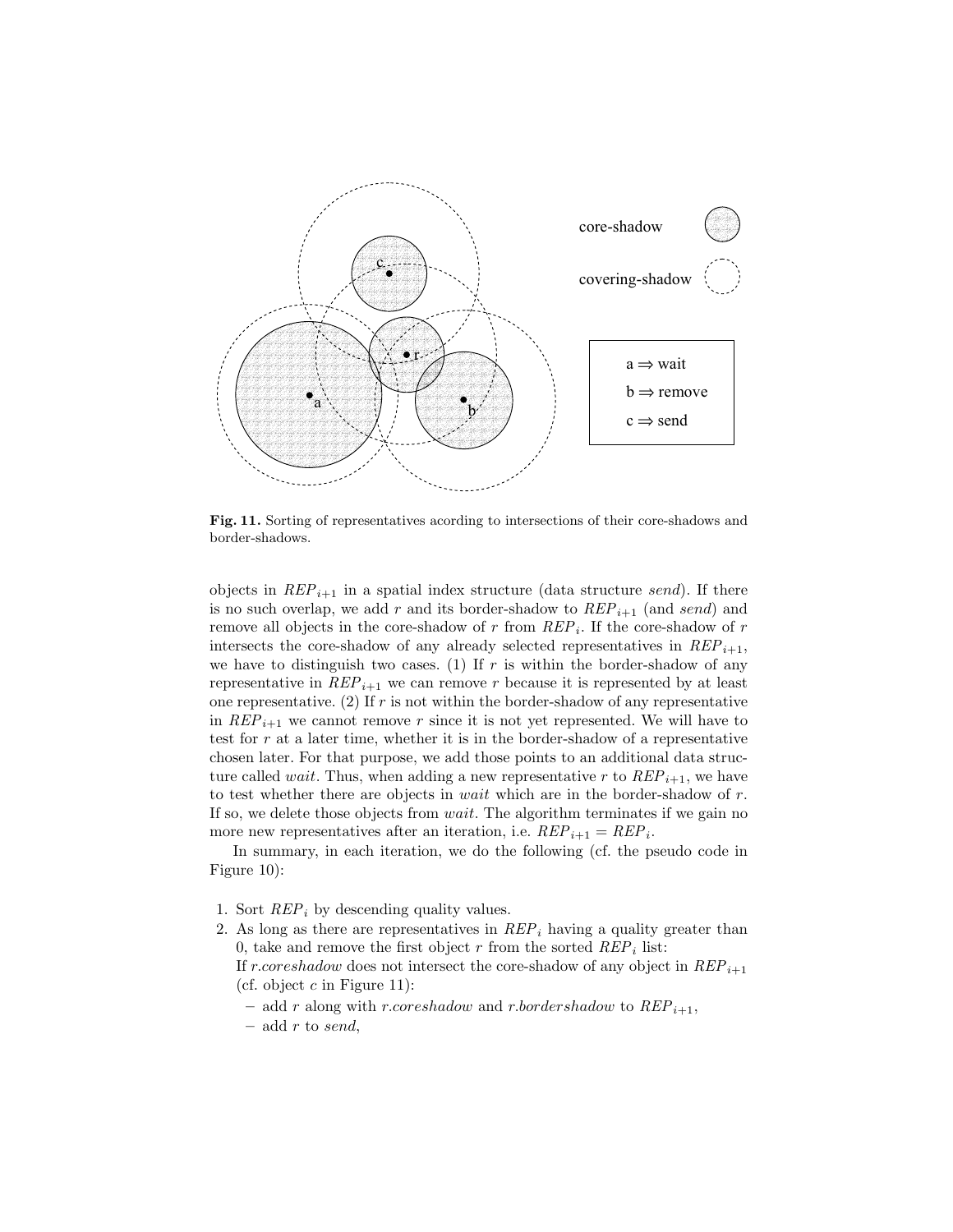– remove all objects in *wait* which are in the border-shadow of  $r$  (rangequery against wait).

Else (i.e. r.coreshadow intersects the core-shadow of at least one object in  $REP_{i+1}$ :

- If r is not in the border-shadow of any object in  $\text{REP}_{i+1}$ , add r to wait (cf. object a in Figure 11).
- If r is in the border-shadow of any object in  $REP_{i+1}$ , do nothing (r is already removed from  $REP_i$ ; cf. object b in Figure 11).
- 3. Add all remaining objects in  $REP_i$  and wait to  $REP_{i+1}$ .

#### 5.4 Choice of  $\varepsilon$  in the *i*-th Iteration

The quality of a representative  $r$  depends not only on the parameter  $k$  (specifying the number of neighbors of  $r$  which are taken into account for quality computation) but also on the radius  $\varepsilon$  of the local area around r. A global value for  $\varepsilon$  is not appropriate since the dataspace is getting sparser in each iteration. A dynamically adapting value for  $\varepsilon$  is deemed more appropriate.

If we assume that  $DB$  is a set of n feature vectors of dimensionality d (i.e.  $DB \subseteq \mathbb{R}^d$ ) and each attribute value of all  $o \in DB$  is normalized (i.e. falls into the range  $[0, MAX]$  for a specified, fixed  $MAX$ ) the volume of the data space can be computed by:

$$
Vol(DB) = MAX^d.
$$

If the n objects of DB are uniformly distributed in  $Vol(DB)$ , we expect one object in the volume  $Vol(DB)/n$  and k objects in the volume  $k \cdot Vol(DB)/n$ . Thus, the expected k-nearest neighbor distance of any object  $o \in DB$  is equal to the radius r of a hypersphere having this volume  $k \cdot Vol(DB)/n$ . Since the volume of a hypersphere with radius  $r$  can be computed by:

$$
V_{Sphere}(r) = \frac{\sqrt{\pi^d}}{\Gamma(d/2+1)} \cdot r^d,
$$

where  $\Gamma$  denotes the well-known Gamma function, we can compute the expected  $k$ -nn-distance  $\hat{r}$  of the objects in DB by solving the following equation:

$$
\frac{\sqrt{\pi^d}}{\Gamma(d/2+1)} \cdot \hat{r}^d = k \cdot \frac{MAX^d}{n}.
$$

Simple algebraic transformations yield:

$$
\hat{r} = MAX \cdot \sqrt[d]{\frac{k \cdot \Gamma(d/2 + 1)}{n \cdot \sqrt{\pi^d}}}.
$$

For simplicity reasons, we can also compute:

$$
\hat{r} = MAX \cdot \sqrt[d]{\frac{k}{n}}.
$$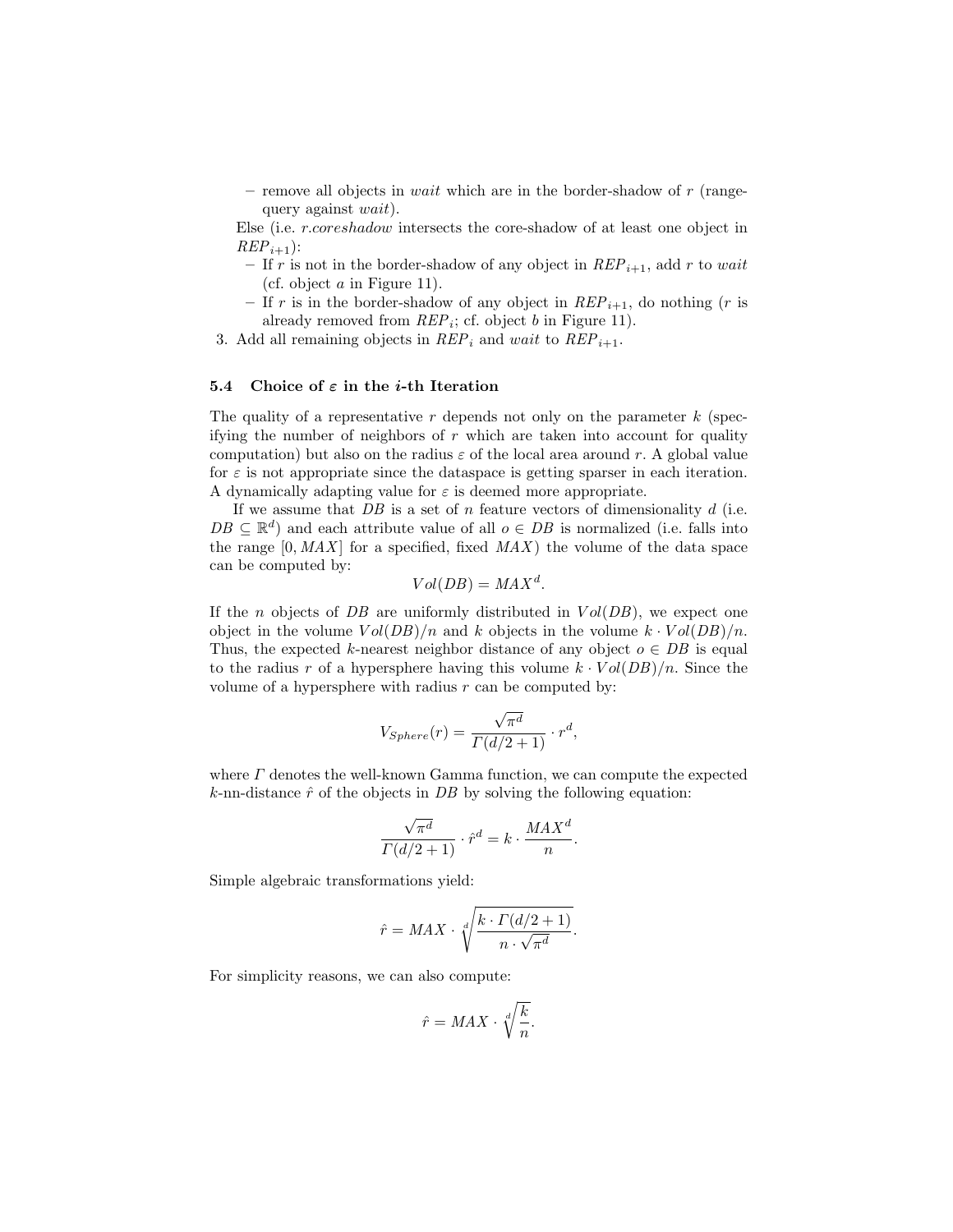

Fig. 12. Screenshot of CLUSS.

Let us note that this is the correct value of the expected  $k$ -nn-distance if we use the  $L_{\infty}$ -norm instead of the  $L_2$ -norm.

In the *i*-th iteration, an appropriated choice for  $\varepsilon$  as the expected k-nndistance of the objects in  $REP_i$ :

$$
\varepsilon = MAX \cdot \sqrt[d]{\frac{k}{|REP_i|}}.
$$

If we further assume  $MAX = 1$  (i.e. all attributes have normalized values in  $[0, 1]$ , we have:

$$
\varepsilon = \sqrt[d]{\frac{k}{|REP_i|}}.
$$

#### 5.5 The Extended Prototype CLUSS

We have implemented the proposed ideas in Java and integrated a GUI to visualize the cluster hierarchy and cluster representatives. The resulting prototype is called CLUSS which uses the newly proposed method for generating the cluster hierarchy and suitable cluster representatives. A sample sceenshot of CLUSS is depicted in Figure 12. The hierarchy is now visualized by means of a tree (upper right frame in Figure 12). For clearness, the subtrees of each node of the tree is not visualized per default but can be expanded for browsing by clicking on the according node. The hierarchy tree is also visualized in the frame on the lefthand side of the GUI. The frame on the lower right side in Figure 12 displays the representatives at the nodes that are currently selected.

We performed some sample visual similarity search queries using CLUSS and compared it to the cluster hierarchy created by OPTICS and Gradient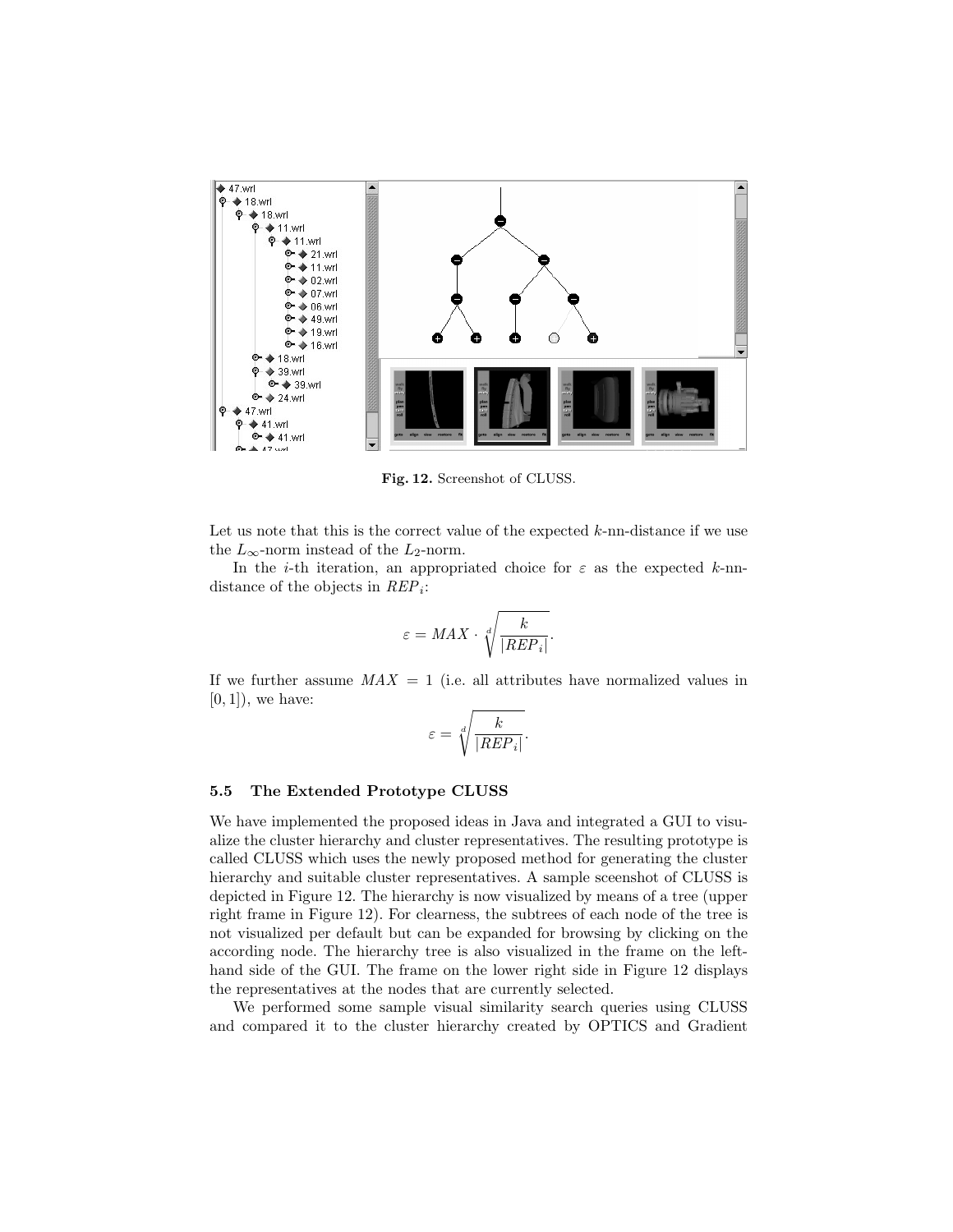Clustering. In fact, it turned out that using CLUSS allows a more accurate interactive similarity search. The hierarchy generated by CLUSS differs from that generated by its comparison partner and is more meaningful. So CLUSS provided better results for navigational similarity search, for applications of visual data mining, employing OPTICS is more appropriate, especially, if the application calls for clustering solutions that detect clusters of different sizes and shapes.

## 6 Conclusions

In this chapter, we combined hierarchical clustering and data visualization techniques to allow data analysis, comparison of data models and navigational similarity search. The idea of comparing data spaces using hierarchical density-based clustering is to display connected reachability plots and compare these to reference class models using color coding. Navigational similarity search describes a novel approach to retrieve similar data objects. Instead of posing similarity queries our new approach extracts a cluster hierarchy from a given set of data objects and uses the resulting cluster tree to navigate between sets of similar objects. To extract a cluster hierarchy from a reachability plot generated by the density-based hierarchical clustering algorithm OPTICS, we introduced a new method for cluster extraction called Gradient Clustering. OPTICS produces a meaningful picture of the density distribution of a given data set and is thus well suited for data analysis. However, in many applications the cluster hierarchy derived from the reachability plot might not provide intuitive access for navigational similarity search. Therefore, we described an alternative hierarchical clustering approach called CLUSS which facilitates the interactive similarity search in large collections of data.

## References

- 1. Jagadish, H.V.: "A Retrieval Technique for Similar Shapes". In: Proc. ACM SIGMOD Int. Conf. on Management of Data (SIGMOD'91), Denver, CO. (1991) 208–217
- 2. Agrawal, R., Faloutsos, C., Swami, A.: "Efficient Similarity Search in Sequence Databases". In: Proc. 4th. Int. Conf. on Foundations of Data Organization and Algorithms (FODO'93), Evanston, ILL. Volume 730 of Lecture Notes in Computer Science (LNCS)., Springer (1993) 69–84
- 3. Faloutsos, C., Barber, R., Flickner, M., Hafner, J., et al.: "Efficient and Effective Querying by Image Content". Journal of Intelligent Information Systems 3 (1994) 231–262
- 4. Faloutsos, C., Ranganathan, M., Manolopoulos, Y.: "Fast Subsequence Matching in Time-Series Databases". In: Proc. ACM SIGMOD Int. Conf. on Management of Data (SIGMOD'94), Minneapolis, MN. (1994) 419–429
- 5. Agrawal, R., Lin, K.I., Sawhney, H.S., Shim, K.: "Fast Similarity Search in the Presence of Noise, Scaling, and Translation in Time-Series Databases". In: Proc. 21th Int. Conf. on Very Large Databases (VLDB'95). (1995) 490–501